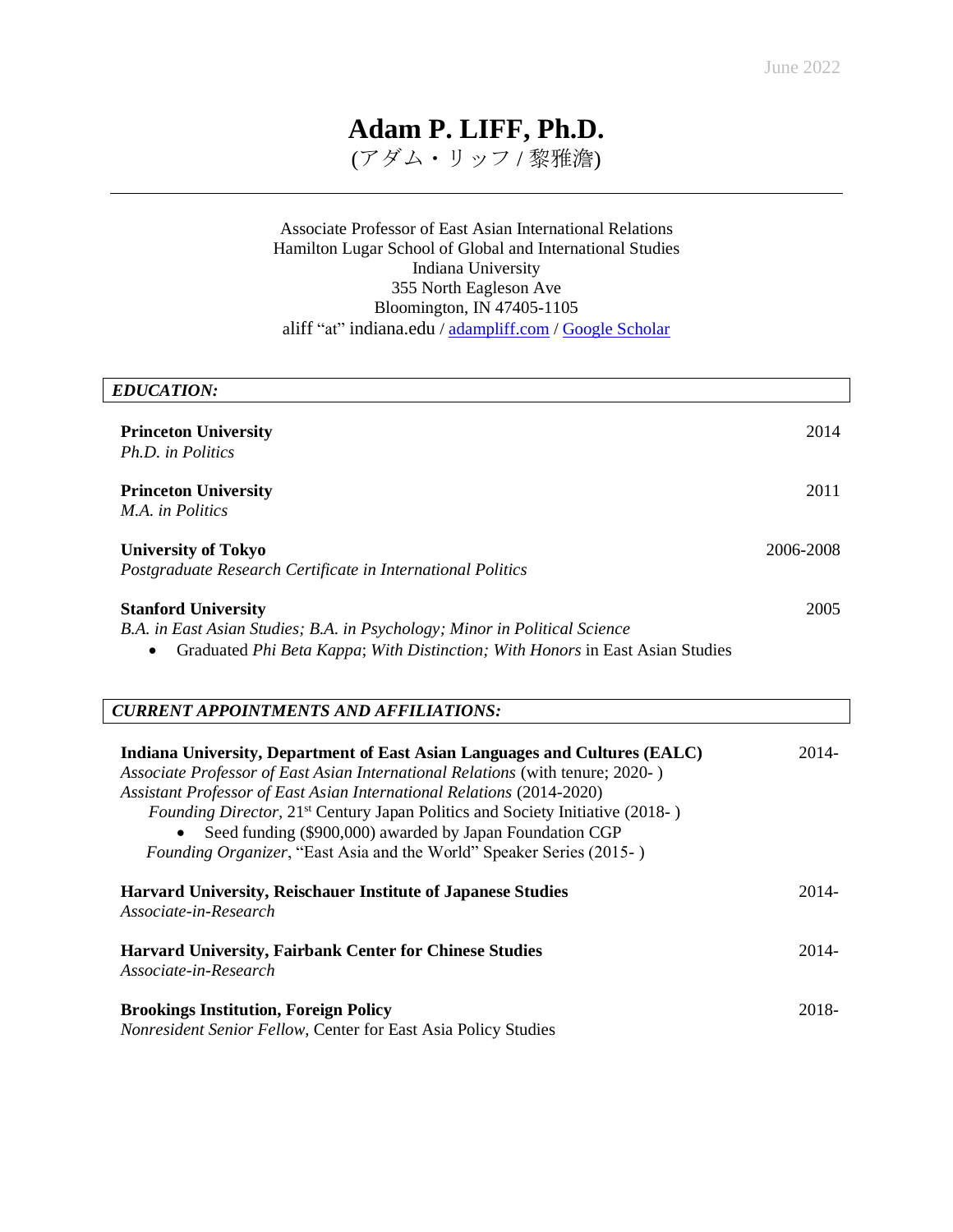| FORMER APPOINTMENTS AND AFFILIATIONS:                                                                                        |           |
|------------------------------------------------------------------------------------------------------------------------------|-----------|
| Woodrow Wilson International Center for Scholars, Asia Program<br>Fellow                                                     | 2020-2021 |
| Center for Strategic and International Studies (CSIS), Japan Chair<br><b>Adjunct Fellow</b>                                  | 2018      |
| Waseda University, Institute of Asia-Pacific Studies/早大アジア太平洋研究センター<br>Visiting Scholar                                      | 2018      |
| University of Tokyo, Institute of Social Science/東京大学社会科学研究所<br><b>Visiting Research Fellow</b>                              | 2017      |
| Princeton-Harvard China and the World Program<br><b>Postdoctoral Fellow</b>                                                  | 2014-2015 |
| Harvard Kennedy School, Belfer Center for Science & International Affairs<br>Research Fellow, International Security Program | 2013-2014 |
| <b>University of Virginia, Miller Center of Public Affairs</b><br><b>National Fellow</b>                                     | 2013-2014 |
| University of Tokyo, Institute of Social Science/東京大学社会科学研究所<br><b>Visiting Research Fellow</b>                              | 2013      |
| Peking University, School of International Studies/北京大学国际关系学院<br>Visiting Scholar                                            | 2012-2013 |
| <b>Stanford University, SCPKU (Stanford Center at Peking University)</b><br><b>Predoctoral Fellow</b>                        | 2012-2013 |
| <b>RAND Corporation, Project Air Force</b><br>Summer Associate                                                               | 2010      |
| Japan Center for International Exchange/日本国際交流センター<br>Research Associate, Tokyo Headquarters                                 | 2007-2009 |
| University of Tokyo, Graduate School of Law & Politics/東京大学法学政治学研究科<br><b>MEXT-sponsored Research Student</b>                | 2006-2008 |
| PUBLICATIONS:                                                                                                                |           |

# *Articles and Book Chapters*

• **Adam P. Liff** (forthcoming), "Japan, Taiwan, and the 'One China' Framework after 50 Years," *The China Quarterly*. [Link](https://adampliff.files.wordpress.com/2022/06/liff_japan-taiwan-one-china_am-version.pdf) (draft)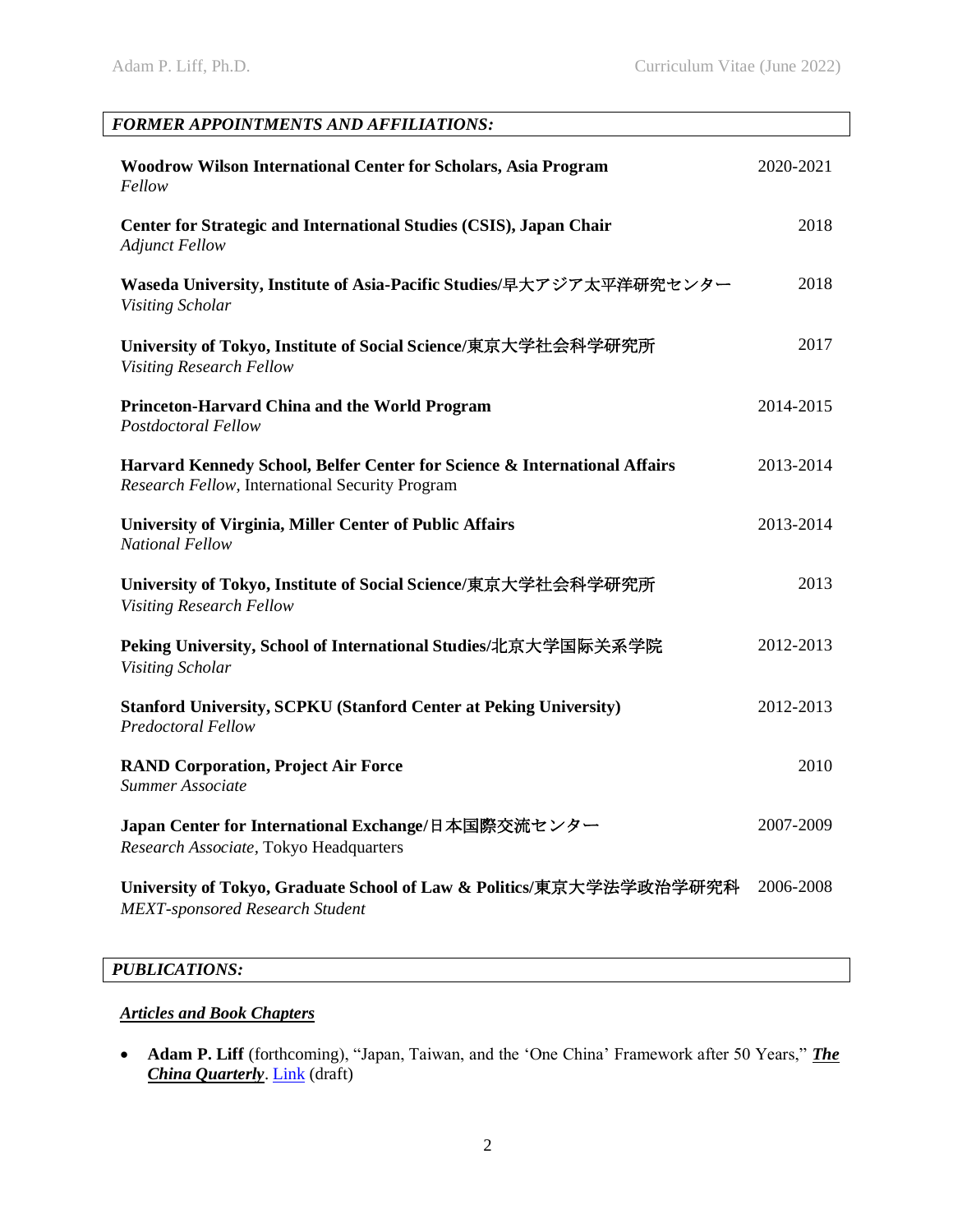- **Adam P. Liff** and Dalton Lin (forthcoming), "The 'One China' Framework at Fifty (1972-2022): The Myth of 'Consensus' and its Evolving Policy Significance," *The China Quarterly*. [Link](https://adampliff.files.wordpress.com/2022/06/lifflin_the-one-china-framework-at-50_forthcoming.pdf) (draft)
- **Adam P. Liff** (forthcoming). "The U.S.-Japan Alliance and Taiwan," *Asia Policy* 17, no. 3: . [Link](https://adampliff.files.wordpress.com/2022/06/liff_us-japan-alliance-taiwan_asia-policy_forthcoming-2.pdf) (draft)
- **Adam P. Liff** (forthcoming). "Party Politics and Foreign Policy in Japan: The LDP-Komeito Ruling Coalition, the Opposition, and Why They Matter," *Georgetown Journal of Asian Affairs* 8, no. 1: .
- Chaewon Lee and **Adam P. Liff** (forthcoming). "Korea-Taiwan 'Unofficial' Relations after 30 Years (1992-2022): Reassessing Seoul's "One China" Policy," *Journal of Contemporary China*. Link (draft)
- Kazuo Fukuda and **Adam P. Liff** (forthcoming). "A Fourth Model of Constitutional Review? De Facto Executive Supremacy." *Washington University Global Studies Law Review* 21, no. 1: . [Link](https://adampliff.files.wordpress.com/2022/02/fukudaliff2022_gslw_de-facto-executive-supremacy.pdf) (draft manuscript) – *article is about Japan's Cabinet Legislation Bureau (*内閣法制局*)*
- **Adam P. Liff** (2022). "Japan in 2021: COVID-19 (again), the Olympics, and a New Administration," *Asian Survey* 62, no. 1: 29-42. [Link](https://adampliff.files.wordpress.com/2022/03/liff2022_asian-survey_japan-in-2021.pdf)
- **Adam P. Liff** and Phillip Y. Lipscy (2022). "Japan Transformed? The Foreign Policy Legacy of the Abe Government." *Journal of Japanese Studies* 48, no. 1: 123-147*.* [Link](https://adampliff.files.wordpress.com/2021/09/lifflipscy2022_jjs_abe-fp-legacy_aom.pdf)
- Zack Cooper and **Adam P. Liff** (2021). "Ten Years after 'the Pivot': Still America's Pacific Century?" (AEI: Washington, D.C.). 12pp. [Link](https://adampliff.files.wordpress.com/2021/10/cooperliff2021_10-years-after-the-pivot-still-americas-pacific-century.pdf)
- **Adam P. Liff** (2021). "Japan in 2020: COVID-19 and the End of 'the Abe Era'," *Asian Survey* 61, no. 1: 49-64. [Link](https://adampliff.files.wordpress.com/2021/02/liff2021_asiansurvey_japan-in-2020.pdf)
- **Adam P. Liff** (2021). "Japan, Taiwan, the United States, and the 'Free and Open Indo-Pacific'" in Abraham M. Denmark and Lucas Myers, eds. **Essays on the Rise of China and Its Implications** (Wilson Center: Washington, D.C.): 271-299. [Link](https://adampliff.files.wordpress.com/2021/04/liff2021_japan-taiwan-usa-foip.pdf)
- **Adam P. Liff** (2021). "Japan's Defense Reforms under Abe: Assessing Institutional and Policy Change," in Takeo Hoshi and Phillip Y. Lipscy, eds., **The Political Economy of the Abe Government and Abenomics Reforms** (Cambridge: Cambridge University Press): 479-510[. Link](https://adampliff.files.wordpress.com/2021/02/liff2021_japans-defense-reforms-under-abe_draft-for-web.pdf)
- **Adam P. Liff** (2020). "Proactive Stabilizer: Japan's Role in the Asia-Pacific Security Order" in Yoichi Funabashi and G. John Ikenberry, eds., **The Crisis of Liberal Internationalism: Japan and the World Order** (Washington, DC: Brookings Institution Press): 39-78[. Link](https://www.brookings.edu/wp-content/uploads/2019/04/9780815737674_ch1.pdf)
	- o *Published in Japanese as:* アダム・P・リッフ、"積極的な安定力:アジア太平洋安全保 障秩序における日本の役割"、『自由主義の危機:国際秩序と日本』船橋洋一・G・ ジョン・アイケンベリー編、東洋経済新報社、2020年: 34-71。[Link](https://str.toyokeizai.net/books/9784492444580/)
- **Adam P. Liff** and Kenneth Mori McElwain (2020). "Japan and the Liberal International Order: A Survey Experiment" in **The Crisis of Liberal Internationalism: Japan and the World Order** (Washington, DC: Brookings Institution Press): 359-376. [Link](https://www.brookings.edu/book/the-crisis-of-liberal-internationalism/)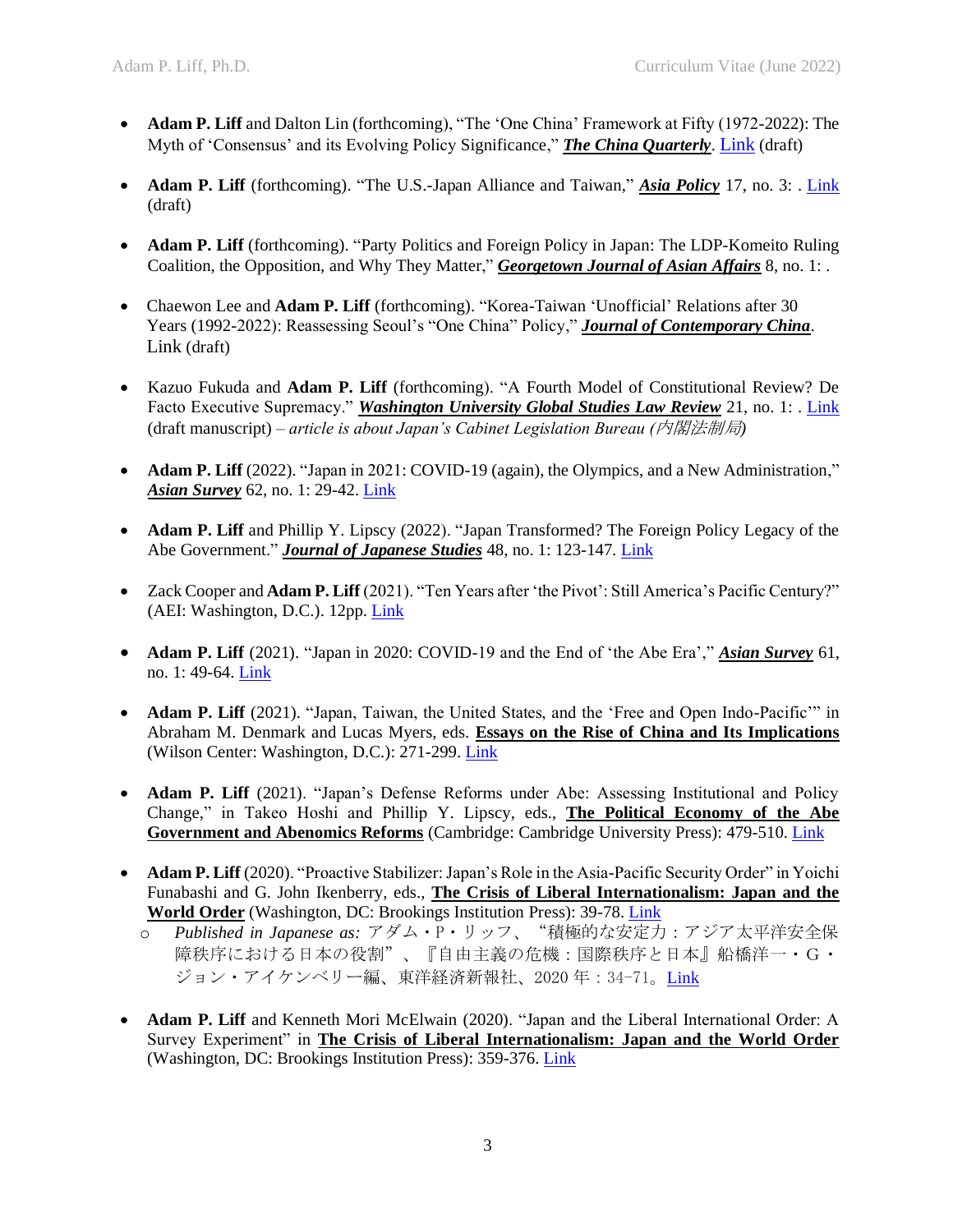- o *Published in Japanese as:* アダム・P・リッフ、ケネス・盛・マッケルウェイン、"独自 調査:日本の国際秩序観"、『自由主義の危機:国際秩序と日本』船橋洋一・G・ジ ョン・アイケンベリー編、東洋経済新報社、2020 年: 326-342。[Link](https://str.toyokeizai.net/books/9784492444580/)
- **Adam P. Liff** (2019). "Unambivalent Alignment: Japan's China Strategy, the U.S. Alliance, and the 'Hedging' Fallacy." *International Relations of the Asia-Pacific* 19, no. 3: 453-491. [Link](https://doi.org/10.1093/irap/lcz015)
- **Adam P. Liff** and Ko Maeda (2019). "Electoral Incentives, Policy Compromise, and Coalition Durability: Japan's LDP-Komeito Government in a Mixed Electoral System," *Japanese Journal of Political Science* 20, no. 1: 53-73. [Link](https://doi.org/10.1017/S1468109918000415)
- **Adam P. Liff** (2019). "China's Maritime Gray Zone Operations in the East China Sea and Japan's Response," in Andrew S. Erickson and Ryan D. Martinson, eds. **China's Maritime Gray Zone Operations** (Annapolis, MD: Naval Institute Press): 207-231. [Link](https://adampliff.files.wordpress.com/2020/04/liff2019_chinamaritimegrayzoneops_ecs-japan-response.pdf)
	- *Published in Japanese as*: アダム・P・リフ、"東シナ海における中国の海上グレーゾー ン作戦と日本の対応"、『中国の海洋強国戦略:グレーゾーン作戦と展開』アンドリュ ー・S・エリクソン、ライアン・D・マーティンソン編(翻訳者:五味睦佳、大野慶 二、木村初夫、五島浩司、杉本正彦、武居智久、山本勝也)、原書房、2020 年:222- 247。[Link](https://www.amazon.co.jp/中国の海洋強国戦略-グレーゾーン作戦と展開)
- **Adam P. Liff** (2019). "China, Japan, and the East China Sea: Beijing's "Gray Zone" Coercion and Tokyo's Response" in **Global China: Assessing China's Growing Role in the World** (Washington, DC: Brookings Institution). 12pp. [Link](https://www.brookings.edu/research/china-japan-and-the-east-china-sea-beijings-gray-zone-coercion-and-tokyos-response/)
- **Adam P. Liff** (2018). "Japan's National Security Council: Policy Coordination and Political Power," *Japanese Studies* 38, no. 2: 253-279[. Link](https://www.tandfonline.com/doi/full/10.1080/10371397.2018.1503926)
- **Adam P. Liff** (2018). "Japan's Security Policy in 'the Abe Era': Radical Transformation or Evolutionary Shift?" *Texas National Security Review*, 1, no. 3: 8-34 [Link](https://tnsr.org/wp-content/uploads/2018/05/TNSR-Vol-1-Iss-3_Liff.pdf)
- **Adam P. Liff** (2018). "China and the U.S. Alliance System." *The China Quarterly* 233: 137-165. [Link](http://dx.doi.org/10.1017/S0305741017000601)
- **Adam P. Liff** (2018), "The Myth of LDP Dominance under Abe: Komeito, Coalition Politics, and Why it Matters for Japan's Security Policy," in **Expert Voices on Japan: Security, Economic, Social and Foreign Policy Recommendations** (Washington, D.C.: Mansfield Foundation): 79-91. [Link](https://mansfieldfdn.org/wp-content/uploads/2018/06/Expert_Voices-FINAL.pdf)
- **Adam P. Liff** (2017). "Policy by Other Means: 'Collective Self-Defense' and the Politics of Japan's Postwar Constitutional Reinterpretations." **Asia Policy** no. 24: 139-172. [Link](http://doi.org/10.1353/asp.2017.0035)
- **Adam P. Liff** and Andrew S. Erickson (2017). "From Management Crisis to Crisis Management? Japan's Post-2012 Institutional Reforms and Sino Japanese Crisis (In)Stability." *Journal of Strategic Studies* 40, no. 5: 604-638[. Link](http://dx.doi.org/10.1080/01402390.2017.1293530)
- **Adam P. Liff** (2016). "Whither the Balancers? The Case for a Methodological Reset." *Security Studies* 25, no. 3: 420-459. [Link](http://dx.doi.org/10.1080/09636412.2016.1195624)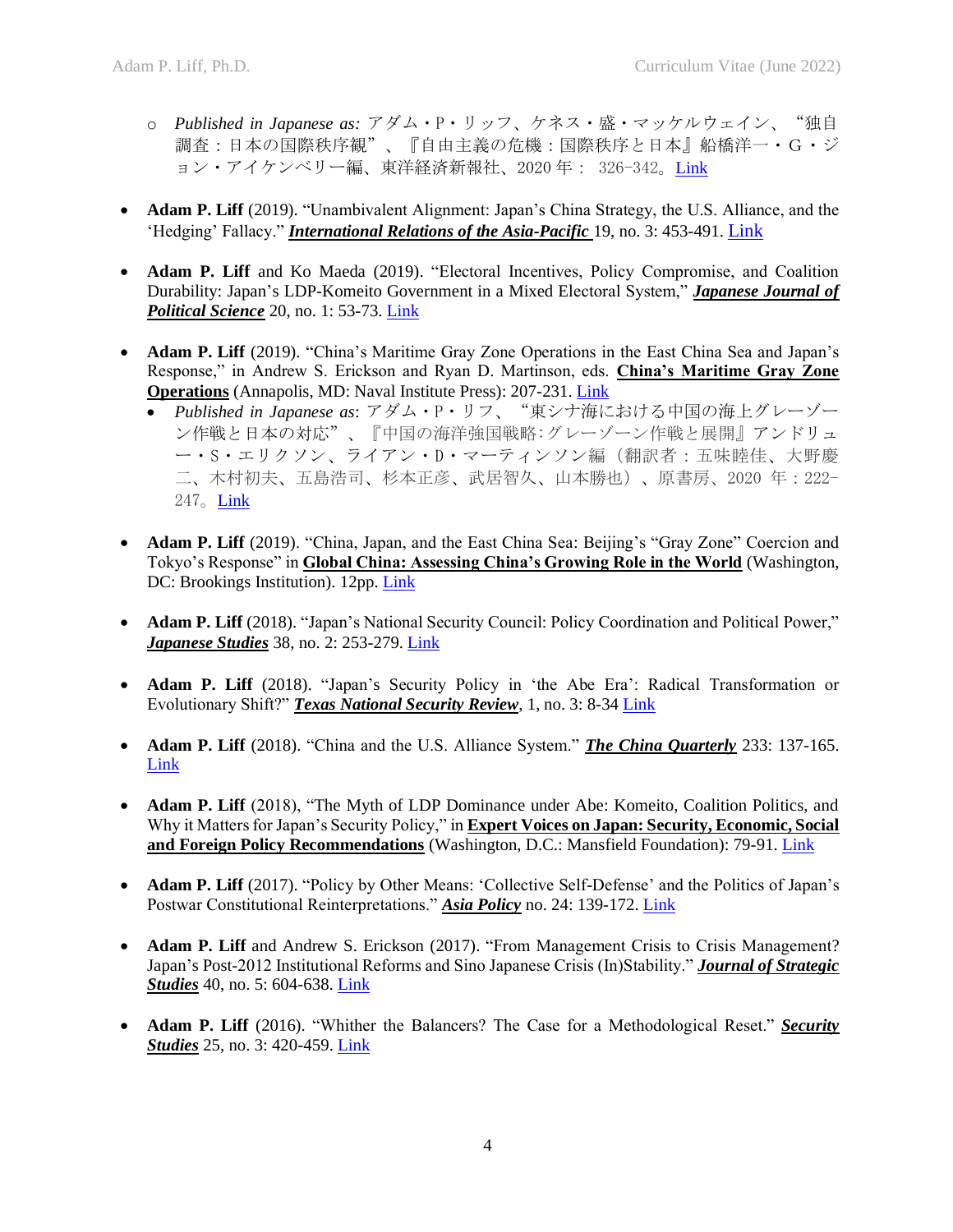- Andrew S. Erickson and **Adam P. Liff** (2016). "Installing a Safety on the 'Loaded Gun'? China's Institutional Reforms, National Security Commission, and Sino-Japanese Crisis (In)Stability." *Journal of Contemporary China* 25, no. 98: 197-215. [Link](http://www.tandfonline.com/doi/figure/10.1080/10670564.2015.1075713)
- **Adam P. Liff** (2016). "Balancing China: Moving Beyond the Containment Fallacy." *ASAN Forum* 4, no. 5. 24pp. [Link](http://www.theasanforum.org/balancing-china-moving-beyond-the-containment-fallacy/)
- **Adam P. Liff** (2015). "Japan's Defense Policy: Abe the Evolutionary." *The Washington Quarterly* 38, no. 2: 79-99. [Link](https://www.tandfonline.com/doi/abs/10.1080/0163660X.2015.1064711)
- **Adam P. Liff** and G. John Ikenberry (2014). "Racing toward Tragedy?: China's Rise, Military Competition in the Asia-Pacific, and the Security Dilemma." *International Security* 39, no. 2: 52-91. [Link](http://belfercenter.ksg.harvard.edu/files/isec_a_001762.pdf)
	- o Reply to critics: Ronan Tse-min Fu, David James Gill, Eric Hundman, **Adam P. Liff**, and G. John Ikenberry (2015). "Correspondence: Looking for Asia's Security Dilemma." *International Security* 40, no. 2: 181-204. [Link](http://dx.doi.org/10.1162/ISEC_c_00220)
- Andrew Erickson and **Adam Liff** (2014). "The Budget This Time: Taking the Measure of China's Defense Spending." *ASAN Forum* 2, no. 2. 20pp. [Link](http://www.theasanforum.org/the-budget-this-time-taking-the-measure-of-chinas-defense-spending/)
- **Adam P. Liff** and Andrew S. Erickson (2013). "Demystifying China's Defence Spending: Less Mysterious in the Aggregate." *The China Quarterly* 216: 805-830. [Link](https://www.cambridge.org/core/journals/china-quarterly/article/demystifying-chinas-defence-spending-less-mysterious-in-the-aggregate/61872EFDCB3CFE468E08F8472F2B7523)
- **Adam P. Liff** (2012). "Cyberwar: A New 'Absolute Weapon'? The Proliferation of Cyberwarfare Capabilities and Interstate War." *Journal of Strategic Studies* 35, no. 3: 401–428. [Link](http://www.tandfonline.com/doi/abs/10.1080/01402390.2012.663252)
	- o Reply to critic: **Adam P. Liff** (2013). "The Proliferation of Cyberwarfare Capabilities and Interstate War, Redux: Liff Responds to Junio." *Journal of Strategic Studies* 36, no. 1: 134-138. [Link](http://www.tandfonline.com/doi/abs/10.1080/01402390.2012.733312)
- Hitoshi Tanaka and **Adam P. Liff** (2011). "East Asia and its Evolving Security Architecture" in Chester A. Crocker, Fen Osler Hampson, and Pamela Aall, eds. **Rewiring Regional Security in a Fragmented World** (Washington, D.C: United States Institute of Peace Press, 2011): 415-436.
- Hitoshi Tanaka and **Adam P. Liff** (2008). "The Strategic Rationale for East Asia Community Building," in Jusuf Wanandi and Tadashi Yamamoto, eds. **East Asia at a Crossroads** (Tokyo: Japan Center for International Exchange): 90-104.

### *Additional Commentary and Public Analysis*

- **Adam P. Liff.** "Japan-Taiwan relations: A look back on 2021 and look ahead to 2022," Brookings Institution, January 20, 2022. [Link](https://www.brookings.edu/blog/order-from-chaos/2022/01/20/japan-taiwan-relations-a-look-back-on-2021-and-look-ahead-to-2022/)
- **Adam P. Liff**, "Has Japan's Policy toward the Taiwan Strait Changed?," *Monkey Cage (The Washington Post)*, August 18, 2021. [Link](https://www.brookings.edu/blog/order-from-chaos/2021/08/23/has-japans-policy-toward-the-taiwan-strait-changed/)
- Zack Cooper and **Adam P. Liff**, "America Still Needs to Rebalance to Asia," *Foreign Affairs*, August 11, 2021. [Link](https://www.foreignaffairs.com/articles/asia/2021-08-11/america-still-needs-rebalance-asia)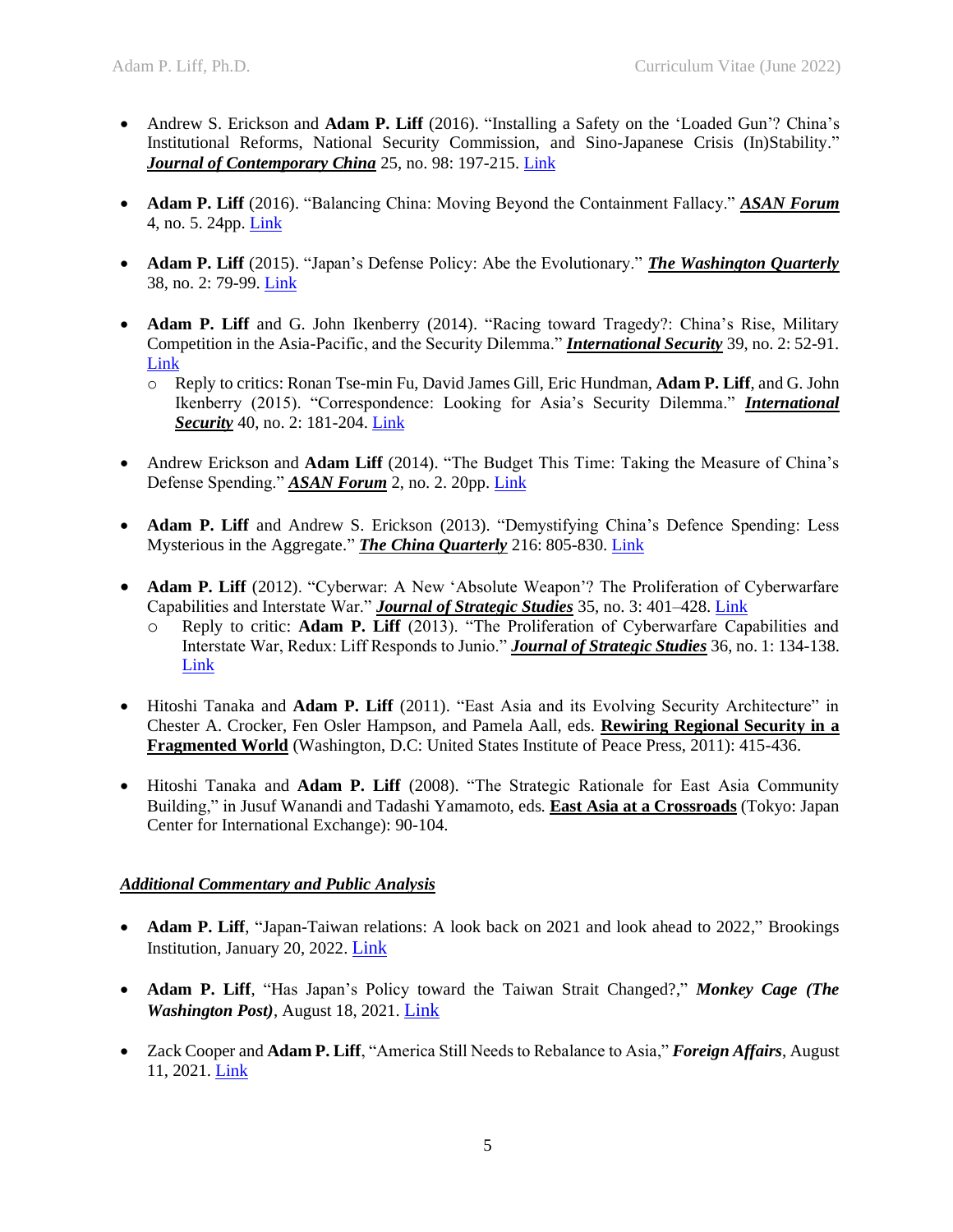- **Adam P. Liff**, "A 'Taiwan Relations Act' for Japan?," *Asia Dispatches (Wilson Center)*, February 25, 2021. [Link](https://www.wilsoncenter.org/blog-post/taiwan-relations-act-japan)
- Richard C. Bush, Lindsey Ford, Ryan Hass, **Adam Liff**, Michael O'Hanlon, Jonathan Pollack, and Mireya Solis. "The Stress Test: Japan in an Era of Great Power Competition." *A Brookings Interview*  (Washington, D.C.: Brookings Institution, October 2019). [Link](https://www.brookings.edu/research/the-stress-test-japan-in-an-era-of-great-power-competition/)
- **Adam P. Liff** and Ko Maeda, "Why Shinzo Abe faces an uphill battle to revise Japan's constitution," *Monkey Cage (The Washington Post)*, December 12, 2018. [Link](https://www.washingtonpost.com/news/monkey-cage/wp/2018/12/12/why-shinzo-abe-faces-an-uphill-battle-to-revise-japans-constitution/)
- **Adam P. Liff**, "Japan's National Security Council at five," *East Asia Forum*, December 4, 2018. [Link](http://www.eastasiaforum.org/2018/12/04/japans-national-security-council-at-five/)
- **Adam P. Liff**, "The LDP-Komeito Ruling Coalition, and Why it Matters for Japan's Defense Policy," in **2018 Policy Guidance** (Washington, D.C.: Mansfield Foundation, 2018): 13-14.
- **Adam P. Liff**. "Seventy Years of Politically Shifting Goal Posts." *Asia Unbound* (blog of the Council on Foreign Relations), May 10, 2017*.* [Link](https://www.cfr.org/blog-post/adam-liff-seventy-years-shifting-goal-posts)
- **Adam P. Liff**. *On the Verge of History? Japan's 2016 Election and Prospects for Article 9 Revision.* PacNet [No. 56]. Honolulu, HI: Pacific Forum CSIS, July 11, 2016. [Link](http://www.adamphailliff.com/documents/Liff2016_PacNet_UpperHouse&Article9Revision.pdf) o Republished in *The Diplomat*, July 14, 2016[. Link](http://thediplomat.com/2016/07/how-specifically-does-japans-ldp-want-to-revise-the-constitution/)
- **Adam P. Liff**. "'Self-restraint' with Japanese Characteristics," *Asia Maritime Transparency Initiative* (Center for Strategic and International Studies: Washington, D.C.), March 10, 2016. [Link](http://amti.csis.org/self-restraint-with-japanese-characteristics/)
- Andrew S. Erickson and **Adam P. Liff**. "The Limits of Growth: Economic Headwinds Inform China's Latest Military Budget." *ChinaRealTime (The Wall Street Journal)*, March 5, 2016. [Link](http://blogs.wsj.com/chinarealtime/2016/03/05/the-limits-of-growth-economic-headwinds-inform-chinas-latest-military-budget/)
- **Adam P. Liff** and Andrew S. Erickson. "POINT OF VIEW/ Japan-China Crisis Management–the Urgent Need for Air-Sea Contact Mechanism." *AJW by the Asahi Shimbun*, July 9, 2015. [Link](http://www.adamphailliff.com/documents/LiffErickson2015_AsahiJapanWatch_Japan-China%20Crisis%20Management.pdf)
- Adam P. Liff and Andrew S. Erickson. "日中間の危機管理–海空連絡メカニズム急げ" [Japan-China Crisis Management—Expedite an Air-Sea Contact Mechanism] (私の視点) [My Perspective (Op-Ed)], 朝日新聞 [Asahi Shimbun], July 4, 2015[. Link](http://www.adamphailliff.com/documents/LiffErickson_Asahi_2015_0704_Japan-China%20Crisis%20Management.PNG)
- **Adam P. Liff**. *The 2015 US-Japan Guidelines for Defense Cooperation: Toward "A More Balanced and Effective Alliance."* **PacNet** [No. 27]. Honolulu, HI: Pacific Forum CSIS, April 23, 2015. [Link](http://www.adamphailliff.com/documents/Liff2015_PacNet_US-J%20Guidelines.pdf)
- **Adam P. Liff** and Andrew S. Erickson. "Crowding the Waters: The Need for Crisis Management in the East China Sea." *Foreign Affairs*, March 23, 2015[. Link](http://www.foreignaffairs.com/articles/143285/adam-p-liff-and-andrew-s-erickson/crowding-the-waters)
	- o Republished in Japanese as: "日中軍事衝突のリアリティ: ――日中危機管理システムの確 立を急げ." フォーリン・アフェアーズ・リポート **[***Foreign Affairs Report***]**, May 2015. [Link](http://www.foreignaffairsj.co.jp/essay/201505/Liff_Erickson.htm)
- Andrew S. Erickson and **Adam P. Liff**. "China's Military Spending Swells Again despite Domestic Headwinds." *ChinaRealTime (The Wall Street Journal)*, March 5, 2015[. Link](http://blogs.wsj.com/chinarealtime/2015/03/05/chinas-military-spending-swells-again-despite-domestic-headwinds/)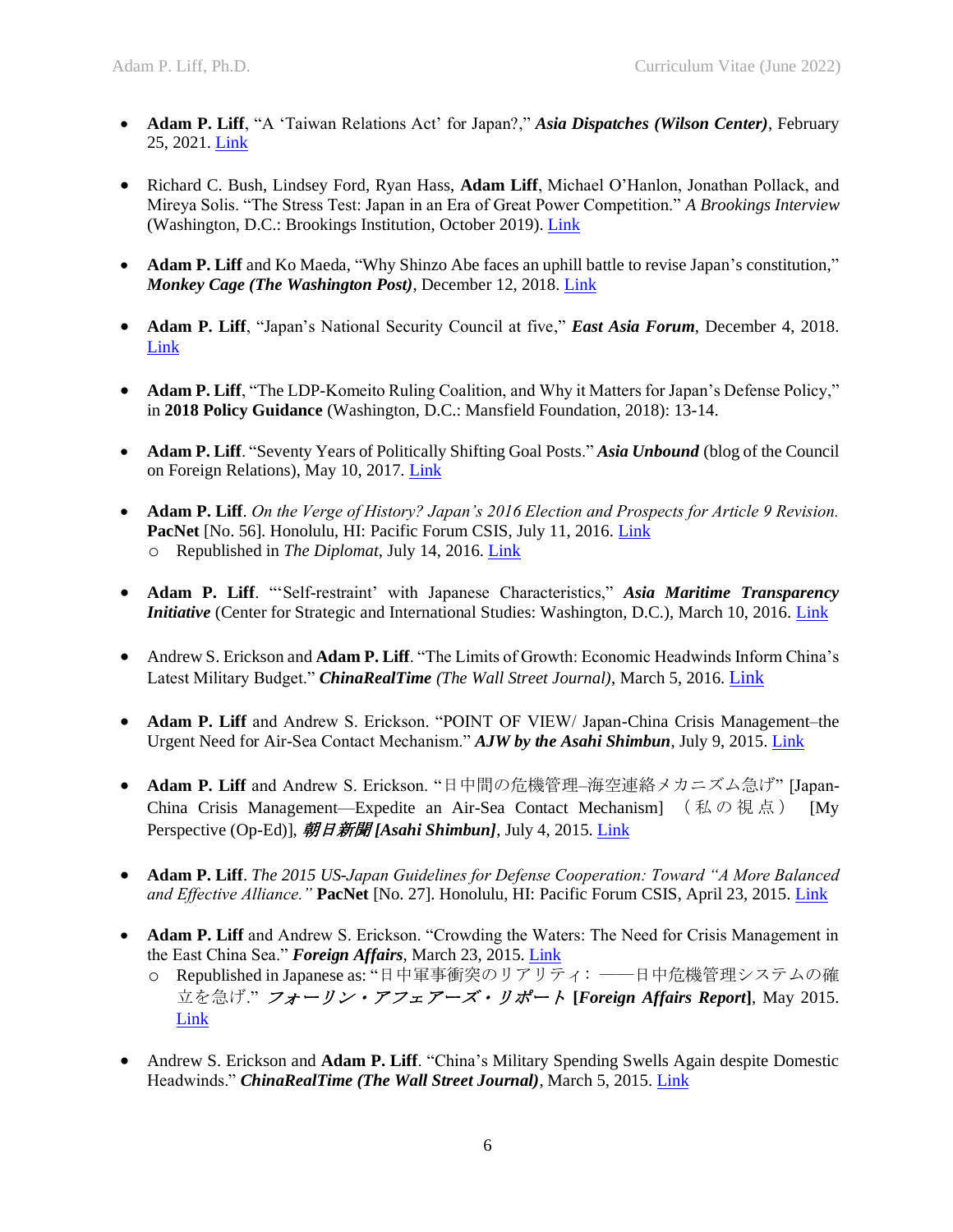- **Adam P. Liff**. "Calm in the East China Sea?: What to Make of Shinzo Abe and Xi Jinping's Recent Meeting." *The National Interest*, November 12, 2014. [Link](http://nationalinterest.org/blog/the-buzz/calm-the-east-china-sea-what-make-shinzo-abe-xi-jinpings-11656)
- Andrew S. Erickson and **Adam P. Liff**. "Not-So-Empty Talk: The Danger of China's 'New Type of Great-Power Relations' Slogan." *Foreign Affairs*, October 9, 2014[. Link](http://www.foreignaffairs.com/articles/142178/andrew-s-erickson-and-adam-p-liff/not-so-empty-talk)
- **Adam P. Liff**. *Watch This Space: 'Collective Self-defense,' Constitutional Reinterpretation, and Japan's Security Policy*. **PacNet** [No. 48]. Honolulu, HI: Pacific Forum CSIS, June 26, 2014. [Link](http://www.adamphailliff.com/documents/Liff2014_PacNet_CSD%20Cabinet%20Res.pdf) o Republished as: "Japan's Article 9 Challenge." *The National Interest*, June 27, 2014[. Link](http://nationalinterest.org/blog/the-buzz/japans-article-9-challenge-10766?page=show)
- Andrew S. Erickson and **Adam P. Liff**. "Full Steam Ahead: China's Ever-Increasing Military Budget." *ChinaRealTime (The Wall Street Journal)*, March 5, 2014[. Link](http://blogs.wsj.com/chinarealtime/2014/03/05/full-steam-ahead-chinas-ever-increasing-military-budget/tab/print/)
- Andrew S. Erickson and **Adam P. Liff** (submitted written response to interview questions drafted by Nathaniel Austin). *Lifting the Shroud on China's Defense Spending: Trends, Drivers, and Implications. Policy Q&A. Seattle, Wash.: National Bureau of Asian Research, May 16, 2013. [Link](http://www.nbr.org/downloads/pdfs/PSA/Erickson-Liff_interview_05162013.pdf)*
- Andrew S. Erickson and **Adam P. Liff**. "China's Military Development, Beyond the Numbers." *The Diplomat*, March 12, 2013[. Link](http://thediplomat.com/2013/03/12/chinas-military-development-beyond-the-numbers/?all=true)
- Andrew S. Erickson and **Adam P. Liff**. "A Player, but No Superpower." *Foreign Policy*, March 7, 2013. [Link](http://foreignpolicy.com/2013/03/07/a-player-but-no-superpower/)
- Eric Heginbotham, **Adam P. Liff**, Ely Ratner, and Richard Samuels. *Japan Debates its Security Options: The U.S. Air Force in a Dynamic Security Landscape.* Santa Monica, Calif: RAND Corporation, 2010. [*Draft report; not for external distribution*]
- **Adam P. Liff**. *Japan's 2010 National Defense Program Guidelines – Reading the Tea Leaves*. **Asia Pacific Bulletin** [No. 89]. Washington, D.C: East-West Center in Washington, December 22, 2010. [Link](http://www.eastwestcenter.org/publications/japan%E2%80%99s-2010-national-defense-program-guidelines-reading-tea-leaves)
- Hitoshi Tanaka and **Adam P. Liff**. "Japan's Foreign Policy and East Asian Regionalism." In **Northeast Asia Security Architecture Project** (New York: Council on Foreign Relations, December 2009): 1-12. [Link](https://www.cfr.org/news-releases/us-and-regional-experts-outline-ways-build-security-cooperation-northeast-asia)
- **Adam P. Liff**. *U.S. Policy toward North Korea: The China Fallacy*. **PacNet** [No. 67]. Honolulu, HI: Pacific Forum CSIS, October 8, 2009. [Link](http://www.adamphailliff.com/documents/Liff2009_PacNet_US&DPRK_The%20China%20Fallacy.pdf)
- **Adam P. Liff**. "Introduction," in *Task Force Report: U.S.-China Relations: A Roadmap for the Future [*工作小组报告:中美关系为了未来的路线图*]*. **Issues & Insights** [Vol. 09, No. 16]. Honolulu, HI: Pacific Forum CSIS, August 2009.
- **Adam P. Liff**. "U.S.-China Political Relations," in *Task Force Report: U.S.-China Relations: A Roadmap for the Future [*工作小组报告:中美关系为了未来的路线图*]*. **Issues & Insights** [Vol. 09, No. 16]. Honolulu, HI: Pacific Forum CSIS, August 2009.
- **Adam P. Liff**. "Profile: Shigeru Ishiba, Minister of Defense." *Japan, Inc.*, March/April 2008. [Link](http://www.japaninc.com/mgz_mar-apr_2008_shigeru-ishiba)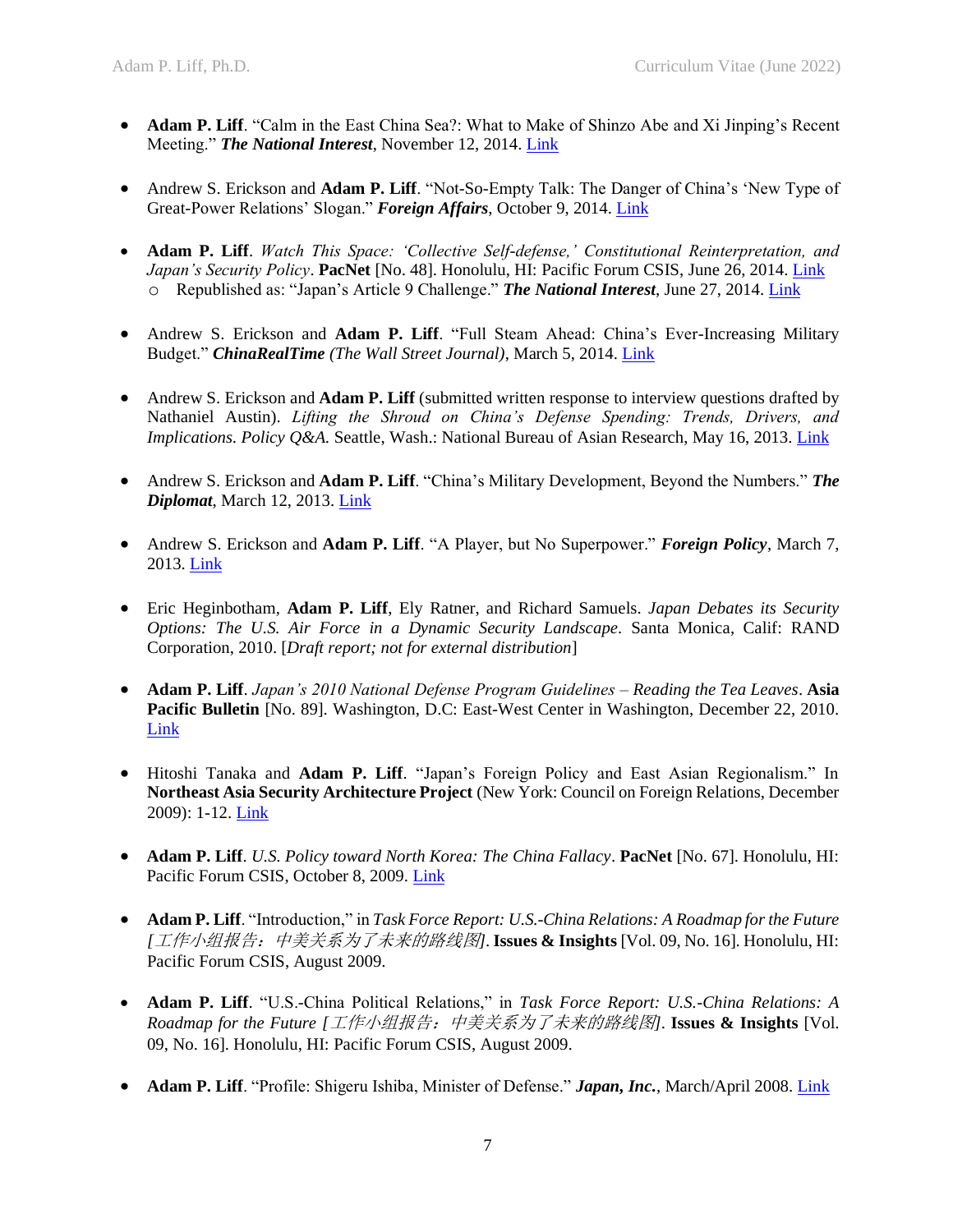- **Adam P. Liff**. "On the Rocks? Implications of recent domestic political developments for the US-Japan alliance." *Japan, Inc.*, January/February 2008. [Link](http://www.japaninc.com/mgz_jan-feb_2008_on-the-rocks)
- **Adam P. Liff**. "Japan Pulls Out," *The New York Times*, November 4, 2007. [Link](http://www.nytimes.com/2007/11/04/opinion/04iht-edletmon.2.8177625.html)

#### *Book Reviews*

• **Adam P. Liff**. Invited contribution to "Book Review Roundtable: Michael J. Green's *By More than Providence: Grand Strategy and American Power in the Asia-Pacific since 1783*" *Asia Policy*. 13, no. 3 (2018): 140-143. [Link](http://www.nbr.org/publications/asia_policy/free/AsiaPolicy13-3_ByMoreThanProvidence_BRRT.pdf)

### *Research Notes (not intended for formal publication)*

• **Adam P. Liff**. "Principles without Consensus: Setting the Record Straight on the 2014 Sino-Japanese 'Agreement to Improve Bilateral Relations.'" Research Note. November 8, 2014. [Link](http://www.adamphailliff.com/documents/Liff2014_PrinciplesWithoutConsensus.pdf)

## *GRANTS, FELLOWSHIPS, HONORS, AWARDS, AND OTHER RECOGNITIONS:*

- *21st Century Japan Politics & Society Initiative* **(Japan Foundation Center for Global Partnership; \$900,000)** Details: A major five-year grant for social science research, education, and programming on contemporary Japan. Successfully conceived of, pitched to departmental, school, and university administrators a proposal for a five-year institutional grant from Japan Foundation CGP to establish a new "21st Century Japan Politics & Society Initiative" (21JPSI) within the EALC Department of Indiana University's Hamilton Lugar School of Global and International Studies. Working in collaboration with the leadership of the EALC department and the Hamilton Lugar School, I was central to the drafting of the successful grant application. The aim of 21JPSI, the programming portion of which I now direct, is to bolster contemporary Japan-focused social scientific and policyrelevant research, teaching, and programming at IU. The grant entails funds annually over five years to support faculty and student research travel to Japan; development of new courses on contemporary Japan; a new speaker series on Japanese Politics and Society; a new series of academic manuscript workshops to provide critical feedback to social scientists producing cutting-edge research on contemporary Japan; and new national conferences and policy webinars on U.S.-Japan relations, *inter alia*. The grant also provided seed funding to the EALC Department to support the (successful) hiring of a new tenure-track assistant professor of contemporary Japanese politics and society. 2018-2023
- *Wilson China Fellowship* **(**The Woodrow Wilson International Center for Scholars, Asia Program) 2020-2021
- *Outstanding Junior Faculty Award* (Indiana University, Vice Provost for Faculty and Academic Affairs and Vice Provost for Research) 2018
- *The Abe Fellowship* (Social Science Research Council) 2017-2018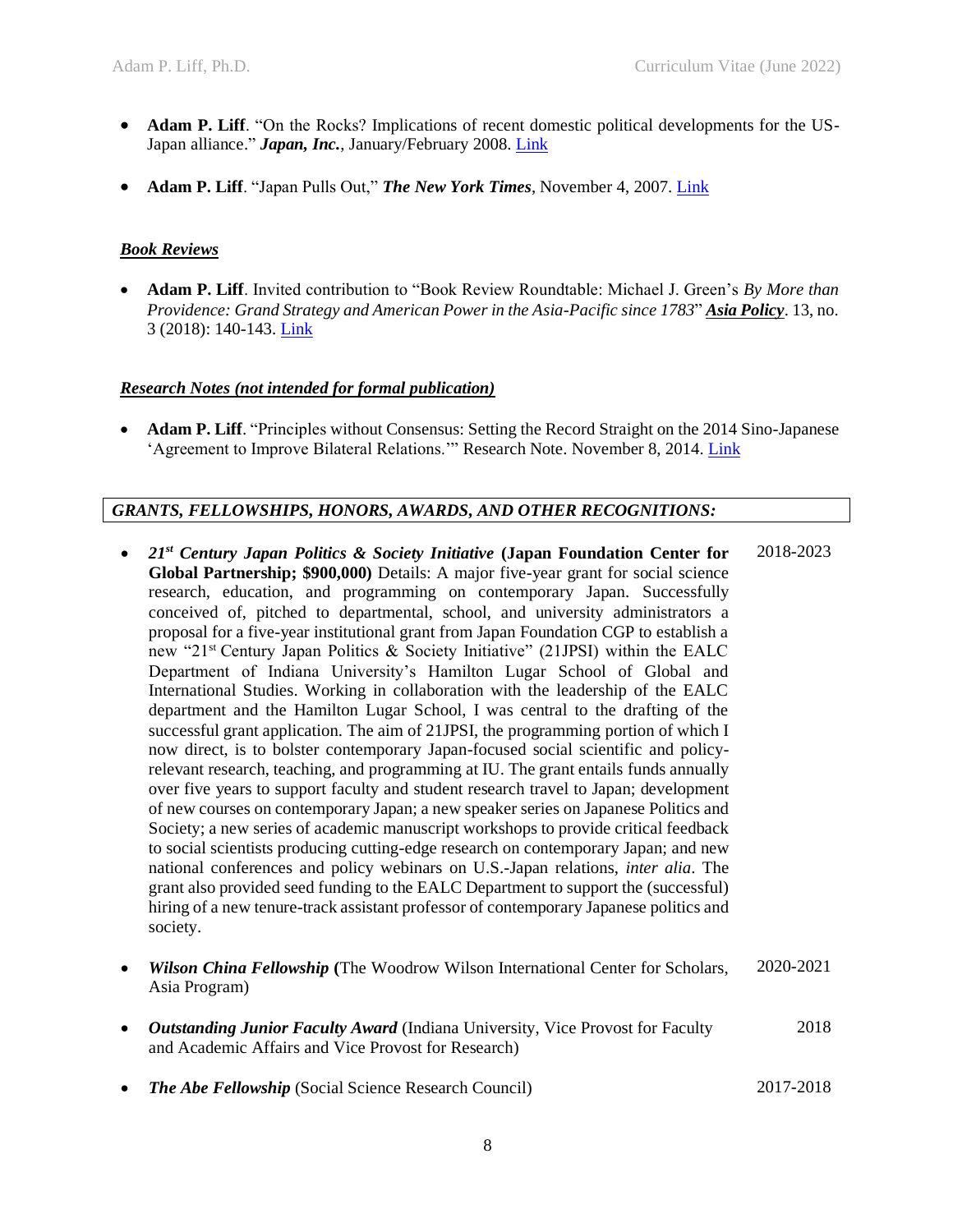|           | <b>U.S.-Japan Network for the Future Scholar (Mansfield Foundation)</b>                                                                                    | 2016-2018 |
|-----------|------------------------------------------------------------------------------------------------------------------------------------------------------------|-----------|
| $\bullet$ | Princeton-Harvard China and the World Program Postdoctoral Fellowship<br>(Princeton University, Woodrow Wilson School of Public and International Affairs) | 2014-2015 |
| $\bullet$ | Shorenstein Postdoctoral Fellowship in Contemporary Asia (Stanford University,<br>Shorenstein Asia-Pacific Research Center) - declined                     | 2014-2015 |
| $\bullet$ | Post-doctoral Fellowship in International Security and US Foreign Policy<br>(Dartmouth College, Dickey Center for International Understanding) – declined  | 2014-2015 |
| ٠         | <b>National Fellowship</b> (Miller Center of Public Affairs, University of Virginia)                                                                       | 2013-2014 |
| $\bullet$ | <b>Predoctoral Fellowship (International Security Program, Belfer Center for Science</b><br>and International Affairs, Harvard Kennedy School)             | 2013-2014 |
| $\bullet$ | <b>World Politics and Statecraft Predoctoral Fellowship (Smith Richardson</b><br>Foundation)                                                               | 2013      |
|           | <b>Bradley Fellowship</b> (Bradley Foundation)                                                                                                             | 2010-2013 |
| $\bullet$ | Minerva Scholar (University of California Institute on Global Conflict and<br>Cooperation)                                                                 | 2010-2013 |
| $\bullet$ | <b>SPF Non-Resident Fellow</b> (Pacific Forum/Center for Strategic and International<br>Studies)                                                           | 2010-2013 |
| $\bullet$ | Young Leader (Pacific Forum/Center for Strategic and International Studies)                                                                                | 2009-2013 |
|           | <b>Undergraduate Program Preceptor Award (Woodrow Wilson School of Public and</b><br><b>International Affairs</b> )                                        | 2011-2012 |
| ٠         | <b>World Politics and Statecraft Pre-doctoral Fellowship (Smith Richardson</b><br>Foundation)                                                              | 2012      |
|           | Research Certificate/研究証明書(University of Tokyo, Graduate School of Law<br>and Politics)                                                                    | 2008      |
|           | Monbukagakusho Scholarship (Ministry of Education, Japanese Government)                                                                                    | 2006-2008 |
|           | Firestone Medal for Excellence in Undergraduate Research (Stanford University)                                                                             | 2005      |
|           | Phi Beta Kappa (Stanford University)                                                                                                                       | 2005      |
|           | Benjamin A. Gilman International Scholarship (US State Department)                                                                                         | 2004-2005 |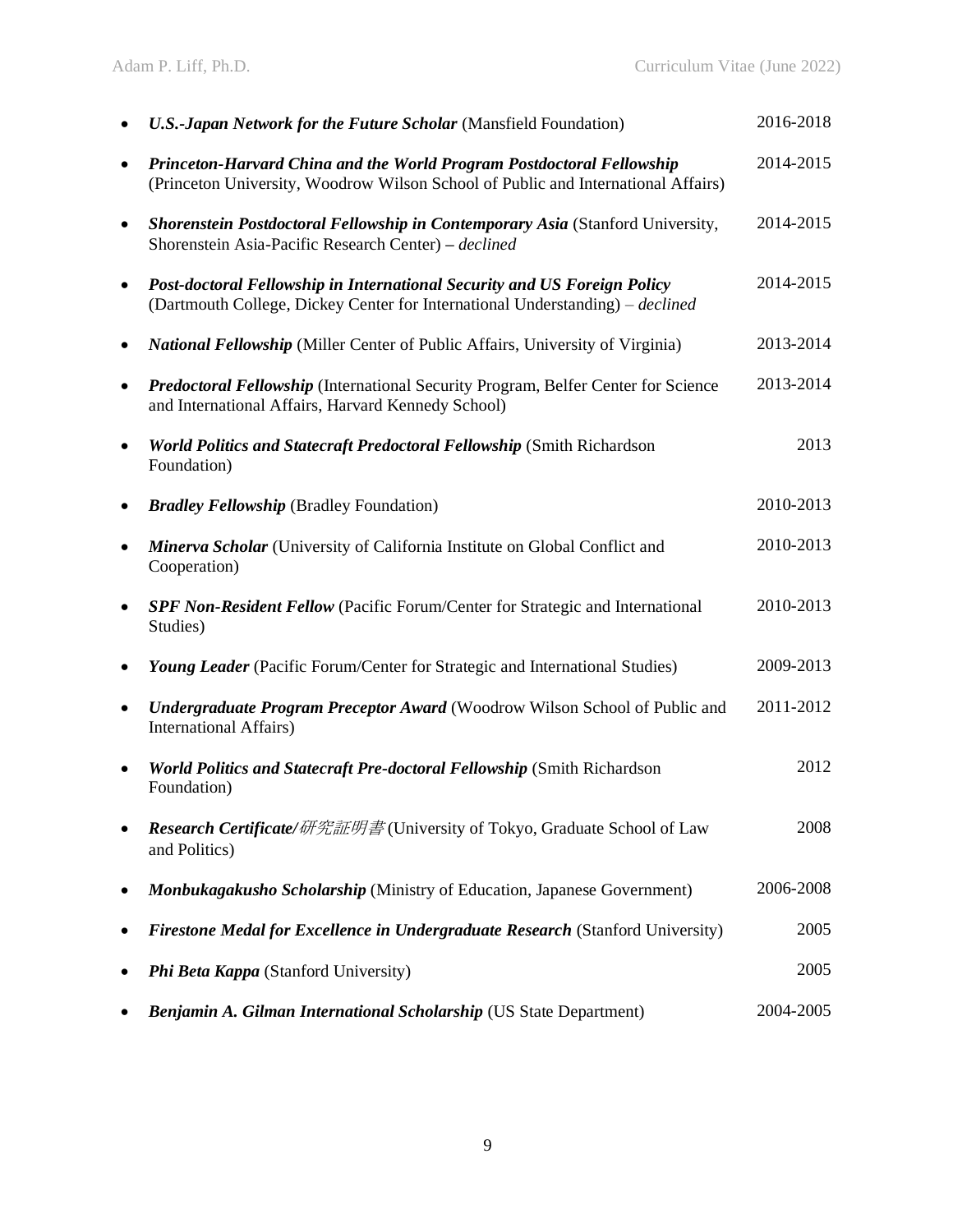# *INVITED LECTURES, SEMINARS, WORKSHOPS, AND CONFERENCE PRESENTATIONS:*

- **Earlham College**, Institute for Education on Japan (Richmond, IN): Invited to deliver the Jackson Bailey Memorial Lecture on Japan, *date TBD*
- **The Ohio State University**, Institute for Japanese Studies (Columbus, OH): Invited lecture on Japanese foreign policy based on academic paper, 10/2022
- **University of Toronto**, Munk School of Global Affairs & Public Policy, Centre for the Study of Global Japan (Toronto, ON): Invited lecture on Japanese foreign policy based on academic paper, 9/2022
- **Princeton University/University of Tokyo** (Tokyo, Japan): Invited talk based on academic paper at workshop entitled "The U.S. and Japan in a Transforming East Asia and World Order," 6/2022
- **Harvard University**, Program on U.S.-Japan Relations (Cambridge, MA): Invited talk on "The U.S.- Japan Alliance & Taiwan," based on academic paper, 4/2022
- **Columbia-Harvard China and the World Program/Indiana University Hamilton Lugar School of Global and International Studies** (Bloomington, IN): Panelist on panel entitled *"The Contested Meaning of 'One China'"* as part of an international conference on U.S.-China relations, 4/2022
- **Indiana University Hamilton Lugar School of Global and International Studies** (Bloomington, IN): Panelist on panel entitled *"The U.S.-Japan Alliance and Contemporary Foreign Policy Challenges"* as part of 21JPSI's national conference on U.S.-Japan relations, 2/2022 –*held online due to COVID-19*
- **Japan Center for Economic Research (JCER;** 日本経済研究センター**)** (Tokyo, Japan)**:** Invited presentation at virtual panel on "America's International Role under Biden: Implications for Japan and Asia," 10/2021
- **Duke University, American in the World Consortium** (White Sulphur Springs, MD)**:** Invited paper and presentation at policy workshop on "U.S. Foreign Policy in the Post-Trump Era," 6/2021
- **University of Notre Dame**, International Security Center, (South Bend, IN): Invited discussant on a junior scholar's working paper at "Emerging Scholars in Grand Strategy Conference," 5/2021
- **University of Tokyo/University of Toronto** (Tokyo, Japan/Toronto, Canada): Invited presentation of book chapter on virtual panel, "Japanese Foreign Policy in the Abe Era and Beyond," 2/2021
- **Woodrow Wilson International Center for Scholars** (Washington, DC): Invited presentation of paper on virtual panel, "China's Foreign Policy Along a Contested Periphery," as part of Wilson China Fellowship Conference, 2/2021 –*held online due to COVID-19*
- **Georgia Institute of Technology**, Sam Nunn School of International Affairs (Atlanta, GA): Invited discussant and presenter of academic paper on Japan's 'One China' Policy as part of a multinational workshop on "Taiwan, the 'One China' Framework, and its Impact on World Politics," 9/2020 – *held online due to COVID-19*
- **University of Notre Dame**, International Security Center, (South Bend, IN): Invited discussant on a junior scholar's working paper at "Emerging Scholars in Grand Strategy Conference," 5/2020 – *held online due to COVID-19*
- **Indiana University, Hamilton Lugar School of Global and International Studies** (Bloomington, IN): Invited panelist on panel entitled *"U.S.-China Relations"* as part of HLS' flagship annual "America's Role in the World" conference, 3/2020
- **Center for Strategic and International Studies (CSIS)/Japan Institute of International Affairs (JIIA;** 日本国際問題研究所**)** (Washington, D.C.): Invited conference speaker on topic "Beyond the Spear and Shield: Next Steps for the Alliance" at 2020 U.S.-Japan Security Seminar, 1/2020
- **Johns Hopkins School of Advanced International Studies (SAIS)** (Washington, DC): Invited presenter on panel entitled *"The Academy and Beyond"* at conference organized by International Policy Scholars and Consortium Network, 1/2020
- **Waseda University**, Waseda Summer Session (Tokyo, Japan): invited lecture on East Asia international relations, national security politics, and defense policy, 7/2019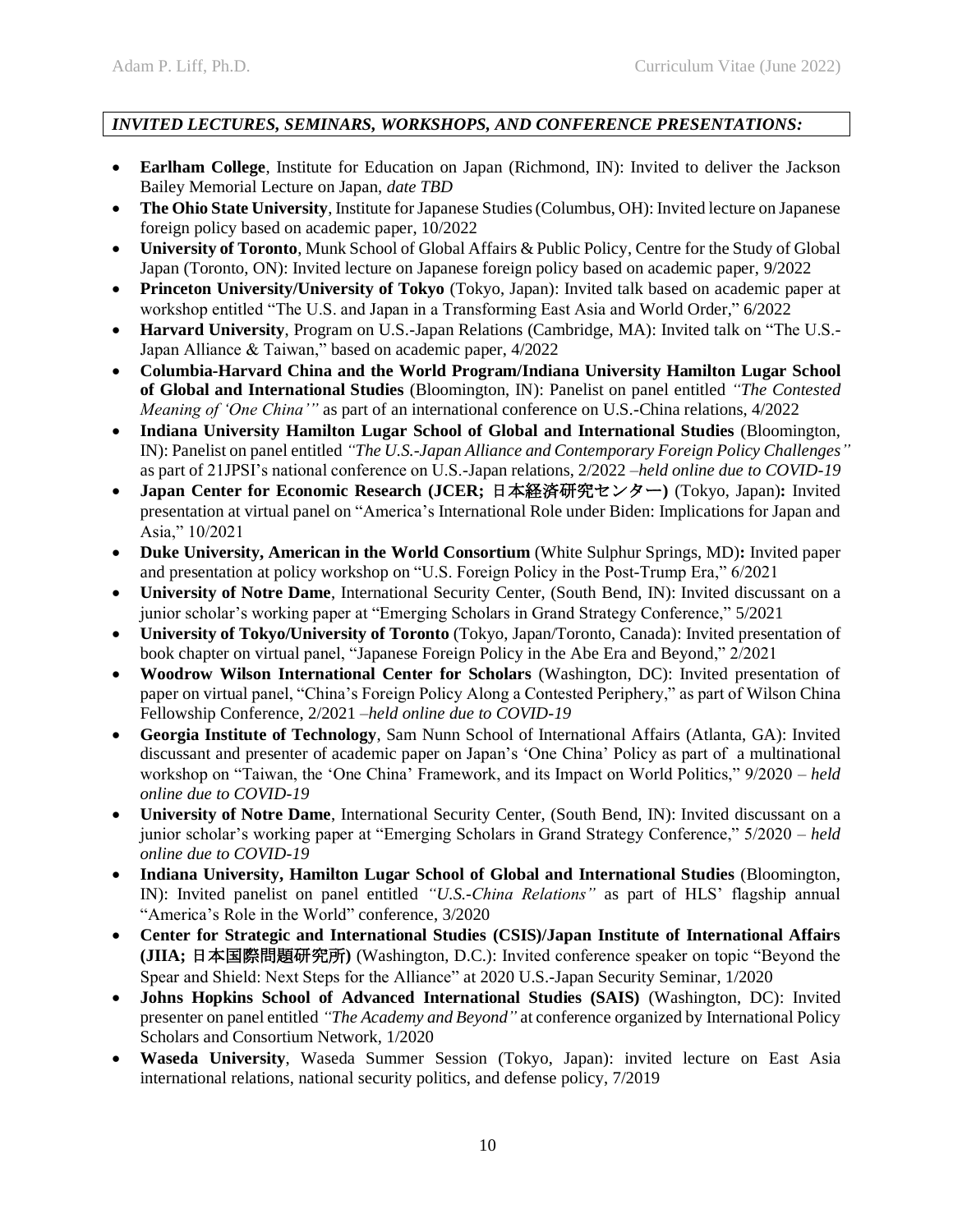- **Indiana University**, International Outreach Council (Bloomington, IN): Invited speaker at Foreign Policy Association's Great Decisions Series' event on "China and America: The New Geopolitical Equation," 12/2018
- Mansfield Foundation, U.S.-Japan Network for the Future (Washington, DC): Invited remarks based on academic paper on panel "Politics and Leadership" at Capitol Hill Symposium, 6/2018
- **IU-Institute for Defense & Business Strategic Studies Fellows Program** (Bloomington, IN): Invited to teach a seminar to 31 visiting mid-career U.S. Army and Marine Corps officers, chief warrant officers, senior NCOs, and civilians on the following topic: "The Korean Peninsula, U.S. Alliances, and the North Korean Nuclear Issue," 5/2018
- **Center for Strategic and International Studies (CSIS), Japan Chair** (Washington, D.C.): Invited seminar based on academic paper, 5/2018
- **U.S. Naval War College**, Asia-Pacific Studies Group (Newport, RI): Invited talk/briefing on Japan's security policy and the U.S.-Japan alliance, 4/2018
- **U.S. Air War College** (Maxwell Air Force Base, Montgomery, Alabama): Invited lecture on Japan's foreign policy and the U.S.-Japan alliance to the Air War College Class of 2018 (entire resident student body), 4/2018
- **Center for Strategic and International Studies (CSIS)/Japan Institute of International Affairs (JIIA;** 日本国際問題研究所**)** (Washington, D.C.): 2018 U.S.-Japan Security Seminar *(invited conference participant)*
- **Columbia University,** Weatherhead East Asian Institute/**National Defense Academy of Japan**, Center for Global Security (Tokyo, Japan): invited presentation based on academic paper at international workshop on "U.S.-Japan Alliance and the Power of International Law," 3/2018
- **University of Michigan**, Center for Japanese Studies/Ford School of Public Policy (Ann Arbor, MI): Invited panelist on Meiji Japan at conference on "The History of U.S.-Japan Relations," 3/2018
- **Stanford University**, Shorenstein Asia-Pacific Research Center Japan Program, book workshop on "Japan under the Abe Government" (Stanford, CA): Invited talk based on academic paper, 2/2018
- **Trilateral (Japan-U.S.-Europe) Forum**, German Marshall Fund/Tokyo Foundation (Tokyo, Japan), 12/2017 *(invited conference participant)*
- **Center for American Progress** (Tokyo, Japan): Invited presentation on "Gray Zone Scenarios: The East and South China Seas, 2017-2022" on panel entitled *"Mapping Future U.S.-China Scenarios"* at conference "Rising Scholar Perspectives on U.S.-China Relations: Analyzing Potential Future Scenarios," 11/2017
	- o Note: U.S. delegation is academic and non-partisan
- **Stanford University,** Shorenstein Asia-Pacific Research Center China Program, (Beijing, China): invited discussant for book conference "China's Possible Futures," 11/2017
- **Mt. Fuji Dialogue**, Nikkei Shimbun/Japan Center for Economic Research (Tokyo, Japan), 10/2017 *(invited conference participant)*
- **Keio University**, アメリカ政治研究会 (American Politics Research Group; Tokyo, Japan): Invited talk on "トランプ政権の東アジア政策ー朝鮮半島情勢を中心に ["U.S. Policy Toward East Asia and the Korean Peninsula"], 10/2017
- **London School of Economics and Political Science (LSE)**, Saw Swee Hock Southeast Asia Centre (London, UK): Invited paper contributor to workshop "Hedging in International Politics: Conceptualising and Theorising Southeast Asia's Relations with Major Powers in Comparative Perspective," 9/2017
- **London School of Economics and Political Science (LSE)**, Department of International Relations and Saw Swee Hock Southeast Asia Centre (London, UK): Invited panelist at conference "The Challenges of Trump's America and Xi's China: perspectives and strategies in Northeast and Southeast Asia," 9/2017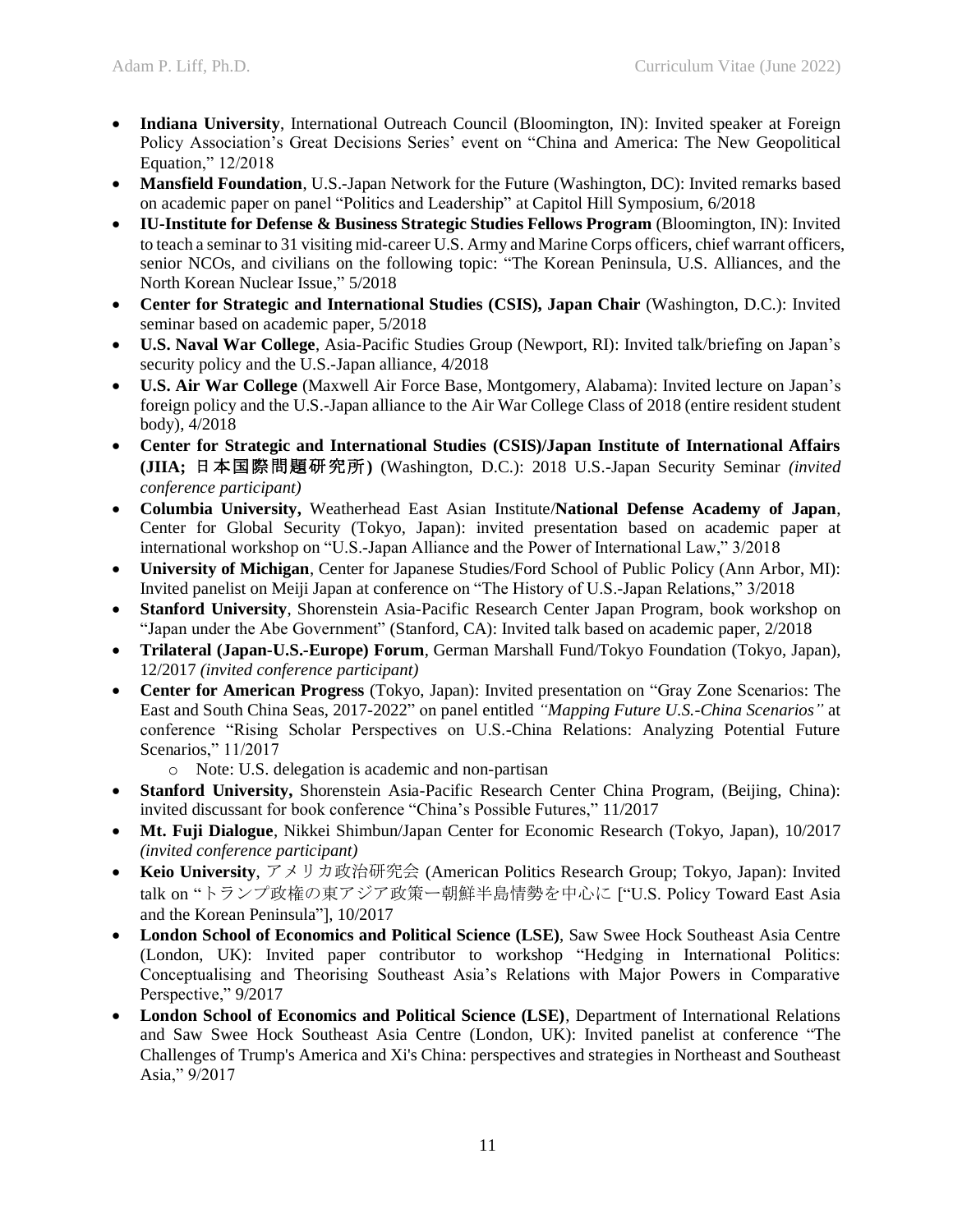- **Council on Foreign Relations** (Tokyo, Japan): Invited participant in academic workshop on "Northeast Asian Nationalisms and Alliance Management," 6/2017
- **Indiana University**, International Outreach Council (Bloomington, IN): Invited speaker at Foreign Policy Association's Great Decisions Series' event on "Conflict in the South China Sea," 5/2017
- **IU-Institute for Defense & Business Strategic Studies Fellows Program** (Bloomington, IN): Invited to give lectures to roughly three-dozen visiting mid-career U.S. Army and Marine Corps officers, chief warrant officers, senior NCOs, and civilians on "China and Territorial Disputes: the East and South China Seas" and "North Korea's Nuclear Program," 5/2017
- **Southern Methodist University**, Sun & Star Japan and East Asia Program (Dallas, TX), Invited panelist on panel entitled "The State of U.S.-Japan Security Relations" at conference "One Hundred Days In: The State of U.S.-Japan Relations Under the Trump Administration," 5/2017
- **U.S. Naval War College** (Newport, RI): Invited contributor of academic paper ("Deluged: China's Gray-zone Maritime Operations in the East China Sea and Japan's Response") and panelist at conference "China's Maritime Gray Zone Operations," 5/2017
- **Indiana University School of Global and International Studies** (Bloomington, IN): Invited panelist on panel entitled *"East Asia and the World"* as part of SGIS' flagship annual "America's Role in the World" conference, 3/2017
- **University of Pennsylvania**, Center for the Study of Contemporary China (Philadelphia, PA): Invited talk based on academic paper, 3/2017
- **Columbia University**, Weatherhead East Asian Institute/**National Defense Academy of Japan**, Center for Global Security (New York, NY): Invited discussant at panel "The Use of Force and Self-Defense in National Decision-Making" at workshop "U.S.-Japan Alliance and the Power of International Law," 3/2017
- **Princeton University/Harvard University/Georgia Institute of Technology**, Princeton-Harvard China and the World Program, International Workshop on China and the World (Atlanta, GA): Invited talk based on academic paper, 3/2017
- **Indiana University School of Global and International Studies** (Bloomington, IN): Invited talk on panel "Foreign Policy and the Next President," 10/2016 (broadcast on National Public Radio's Indiana affiliates)
- **U.S. Naval War College**, Asia-Pacific Studies Group (Newport, RI): Invited talk/briefing on changes to Japan's security policy and the U.S.-Japan alliance, 10/2016
- **Indiana University Maurer School of Law**, Center for Constitutional Democracy Speaker Series (Bloomington, IN): Invited talk based on academic paper, 9/2016
- **Tokyo Foundation/Pacific Forum CSIS** (Tokyo, Japan): Invited presentation on panel entitled "Changes in the U.S.-Japan Alliance," at conference "The U.S.-Japan Alliance as a Regional Problem Solving Mechanism," 6/2016
- **Carnegie International Policy Scholars Consortium** (Syracuse, NY): Invited presentation on panel entitled *"Policy-Relevant Dissertations*,*"* 6/2016
- **Center for American Progress** (Honolulu, HI): Invited presentation on panel entitled *"Regional Security Architecture"* at conference "Rising Scholar Perspectives on U.S.-China Relations: Generating New Ideas for Future Strategic Cooperation," 6/2016
	- o Note: U.S. delegation is academic and non-partisan
- **Stanford University**, Shorenstein Asia-Pacific Research Center, "Japan Lunch" working paper seminar series (Stanford, CA): Invited talk based on academic paper, 5/2016
- **Stanford University**, Shorenstein Asia-Pacific Research Center, "Public Seminar" speaker series (Stanford, CA): Invited talk based on academic paper, 5/2016
- **Indiana University School of Global and International Studies**, Center for the Study of Global Change (Bloomington, IN): Invited talk based on academic paper, 4/2016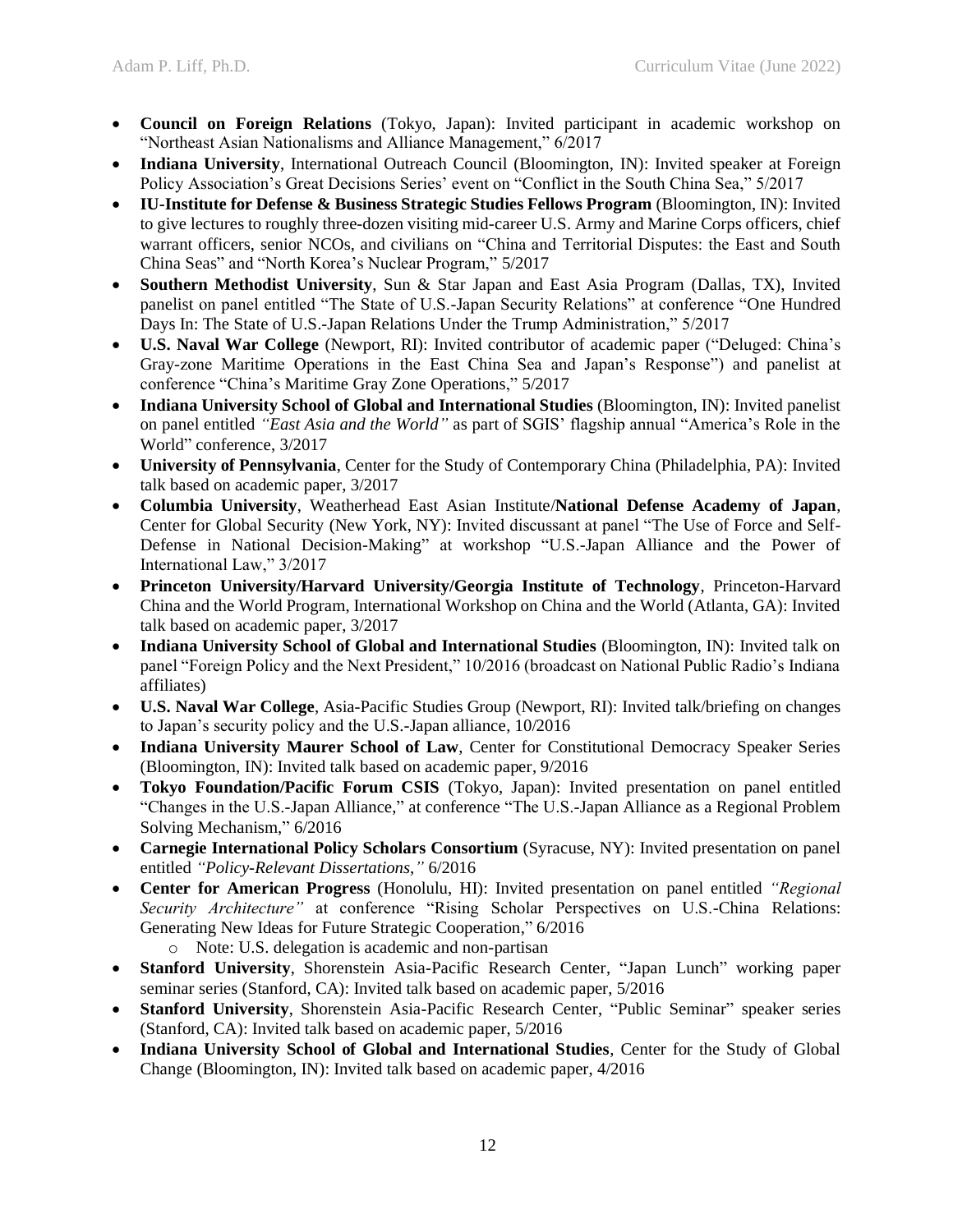- **Carnegie International Policy Scholars Consortium** (Washington, D.C.): Invited presentation on panel entitled *"U.S. Grand Strategy and China: The View from the Academy and Policy World*,*"* 12/2015
- **Harvard Kennedy School**, Mossavar-Rahmani Center for Business and Government/Kansai Association of Corporate Executives/Japan Society of Boston (Cambridge, MA): Invited presentation on panel entitled *"Steps toward Future Peace: Responsibilities of Japan and the U.S. in Maintaining World Order,"* 10/2015
- **U.S. National Intelligence Council/Indiana University**, Center on American and Global Security (Bloomington, IN): Invited paper presentation on panel entitled *"Northeast Asia,"* 4/2015
- **Harvard University**, Program on U.S.-Japan Relations/Fairbank Center for Chinese Studies/Belfer Center International Security Program (Cambridge, MA): Invited talk based on academic paper, 3/2015
- **Massachusetts Institute of Technology/Free University of Berlin** (Berlin, Germany): Invited to present paper on panel entitled *"Sino-Japanese Relations"* at conference "Japan and East Asian Security," 1/2015
- **Navy Club of Beijing** (Beijing, China): Invited talk based on academic paper,  $1/2015$
- **National Defense University/RAND Corporation/Chinese Council of Advanced Policy Studies (Taiwan)** (Pentagon City, VA): Invited to present academic paper on panel at conference entitled " $26<sup>th</sup>$ Annual Conference on the People's Liberation Army," 11/2014
- **Harvard University**, Japan Politics Study Group, Program on U.S.-Japan Relations/Reischauer Institute of Japanese Studies (Cambridge, MA): Invited presentation of working paper, 10/2014
- **Carnegie-Tsinghua Center for Global Policy** (Beijing, China): Invited participant in academic roundtable discussion on "*Changing Perceptions in Key Capitals on the North Korea Issue*,*"* 4/2013
- **Peking University School of International Studies** (Beijing, China): Invited participant in academic roundtable on East Asian Security, 4/2013
- **University of California**, Minerva Initiative/Institute on Global Conflict and Cooperation (Washington, D.C.): Invited to present academic paper on panel, 1/2012
- **University of Tokyo**, Policy Alternatives Research Institute (Tokyo, Japan): Invited to present academic paper on panel, 12/2011
- **Harvard University**, Fairbank Center for Chinese Studies (Cambridge, MA): Invited talk based on academic paper, 5/2011

# *Academic Professional Association Conferences*

*(P)aper; (C)hair; (D)iscussant; (O)rganizer; (R)oundtable; (CoA)uthor presented paper*

- **International Studies Association**, Annual Meeting (online due to COVID-19), 4/2021 (P)
- **International Studies Association**, Annual Meeting (Honolulu, HI), 3/2020 (P) (*Note: paper accepted but conference cancelled due to COVID-19)*
- **International Studies Association**, Annual Meeting (Toronto, ON), 3/2019 (P)
- **American Political Science Association**, Annual Meeting (Boston, MA) 9/2018 (P)
- **New England Political Science Association** (Portsmouth, NH), 4/2018 (P)
- **International Studies Association**, Annual Meeting (San Francisco, CA), 4/2018 (P)
- **Association of Asian Studies**, Annual Meeting (Washington, DC), 3/2018 (P, C, O)
- **Midwest Political Science Association**, Annual Meeting (Chicago, IL), 4/2017 (CoA)
- **International Studies Association**, Annual Meeting (Baltimore, MD), 2/2017 (P)
- **International Security Studies Section (ISA) and International Security and Arms Control Section (APSA)**, Joint Annual Conference (South Bend, Indiana), 11/2016 (P)
- **American Political Science Association**, Annual Meeting (Philadelphia, PA), 9/2016 (P)
- **International Studies Association**, Annual Meeting (Atlanta, GA), 3/2016 (P, P, C, D)
- **International Studies Association**, Annual Meeting (New Orleans, LA), 2/2015 (P)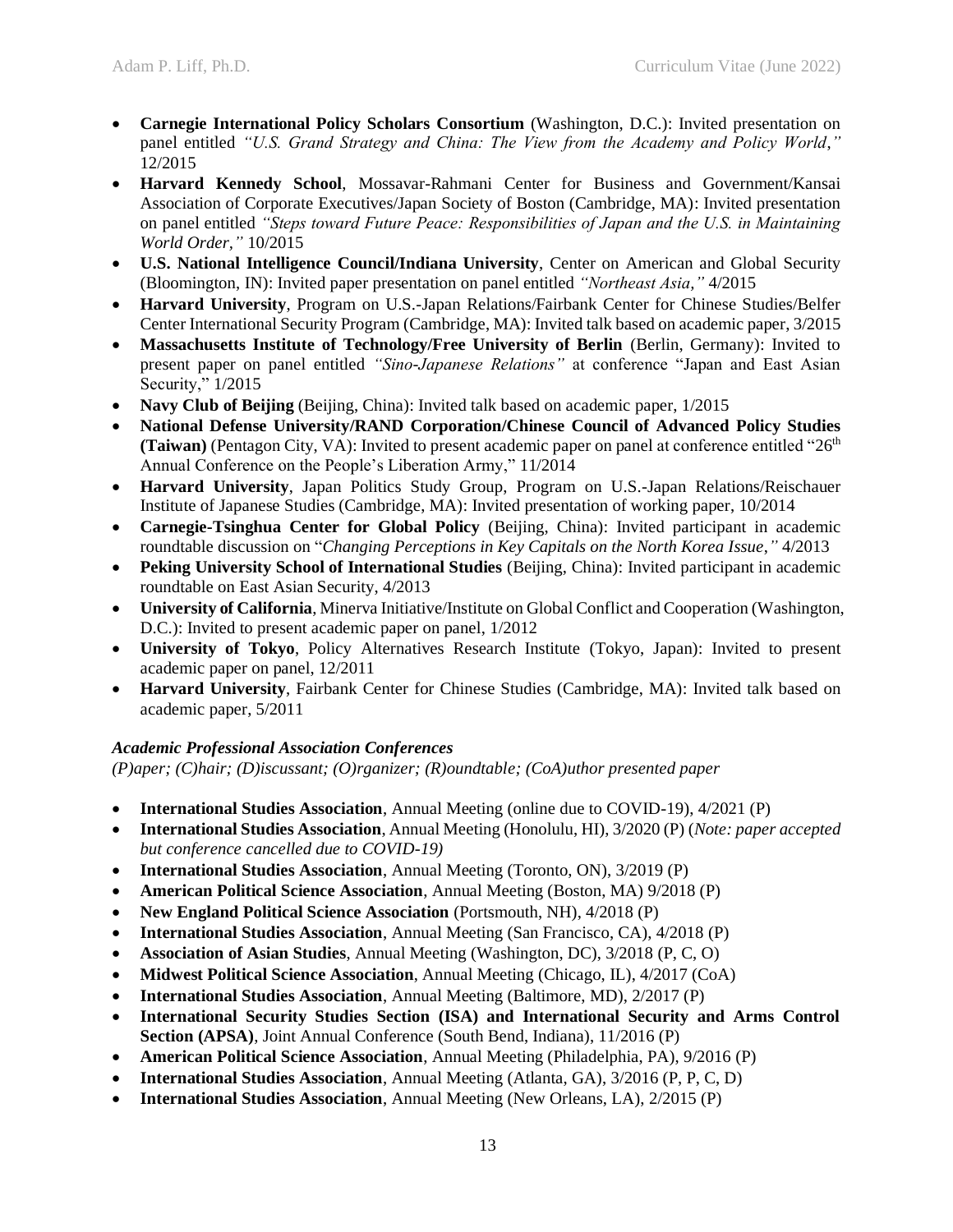• **American Political Science Association**, Annual Meeting (Washington, D.C.), 8/2014 (P)

## *Invited guest lectures/briefings to students*

- **University of Tokyo**, 6/2022: Guest lecture on "Japanese security policy," in *Japanese Foreign Policy* (Prof. Phillip Lipscy)
- **Georgia Institute of Technology**, 4/2021: Guest lecture on "Japanese security policy," in *Pacific Security Issues* (Prof. Dalton Lin)
- **Georgetown University**, 5/2020: Guest lecture on "Japanese politics and foreign policy," in *Security in East Asia* (Prof. Scott Harold)
- **IU Media School**, 1/2019: Guest lecture entitled "Okinawa, Japan's Defense Policy, and U.S. Asia-Pacific Strategy" in *Reporting War and Peace in Okinawa* (Prof. Joe Coleman)
- **IU Media School**, 4/2017: Guest lecture entitled "Issues in U.S.-China Relations" in *Media and Politics in China* (Prof. Emily Metzgar)
- **IU Model UN Delegation** (briefing of China Delegation in advance of annual competition), 11/2015
	- o IU's club went on to win 11 awards, the most ever in AMUN's quarter-century history; IU's China delegation received 8 of 10 individual awards (an unprecedented performance by a single delegation), as well as the award for outstanding overall delegation.

# *UNIVERSITY-LEVEL TEACHING:*

| Indiana University, Hamilton Lugar School of Global and International Studies<br>Courses designed and regularly taught in the EALC Department (typically joint-listed<br>in International Studies or Political Science)<br>Japanese Foreign Policy<br>$\bullet$<br>• U.S.-Japan Relations<br>• U.S. Asia-Pacific Strategy<br>• International Conflict in 21 <sup>st</sup> Century East Asia<br>• U.S.-China Relations<br>• The Rise of China | $2015 -$  |
|----------------------------------------------------------------------------------------------------------------------------------------------------------------------------------------------------------------------------------------------------------------------------------------------------------------------------------------------------------------------------------------------------------------------------------------------|-----------|
| Past courses designed and taught (but not currently active): International Relations<br>of East Asia, Chinese Politics; Chinese Foreign Policy                                                                                                                                                                                                                                                                                               |           |
| <b>Stanford University</b><br>Distinguished Guest Lecturer in "Japan and the World" course series (four lectures)<br>• "Cold War Origins of Japan's International Relations"<br>• "Coping with the End of the Cold War"<br>• "Contemporary Security Challenges to Japan"<br>• "Is Japan 'Back'? Abe and the Future of Japan's Security Policy"                                                                                               | 2016      |
| <b>Harvard University, Department of East Asian Languages and Civilizations</b><br><b>Senior Tutor</b>                                                                                                                                                                                                                                                                                                                                       | 2013-2014 |
| Princeton University, Department of Politics/Woodrow Wilson School of Public<br>and International Affairs<br>Preceptor/Teaching Assistant<br>Awarded the Undergraduate Program Preceptor Award for "exemplary teaching"                                                                                                                                                                                                                      | 2011-2012 |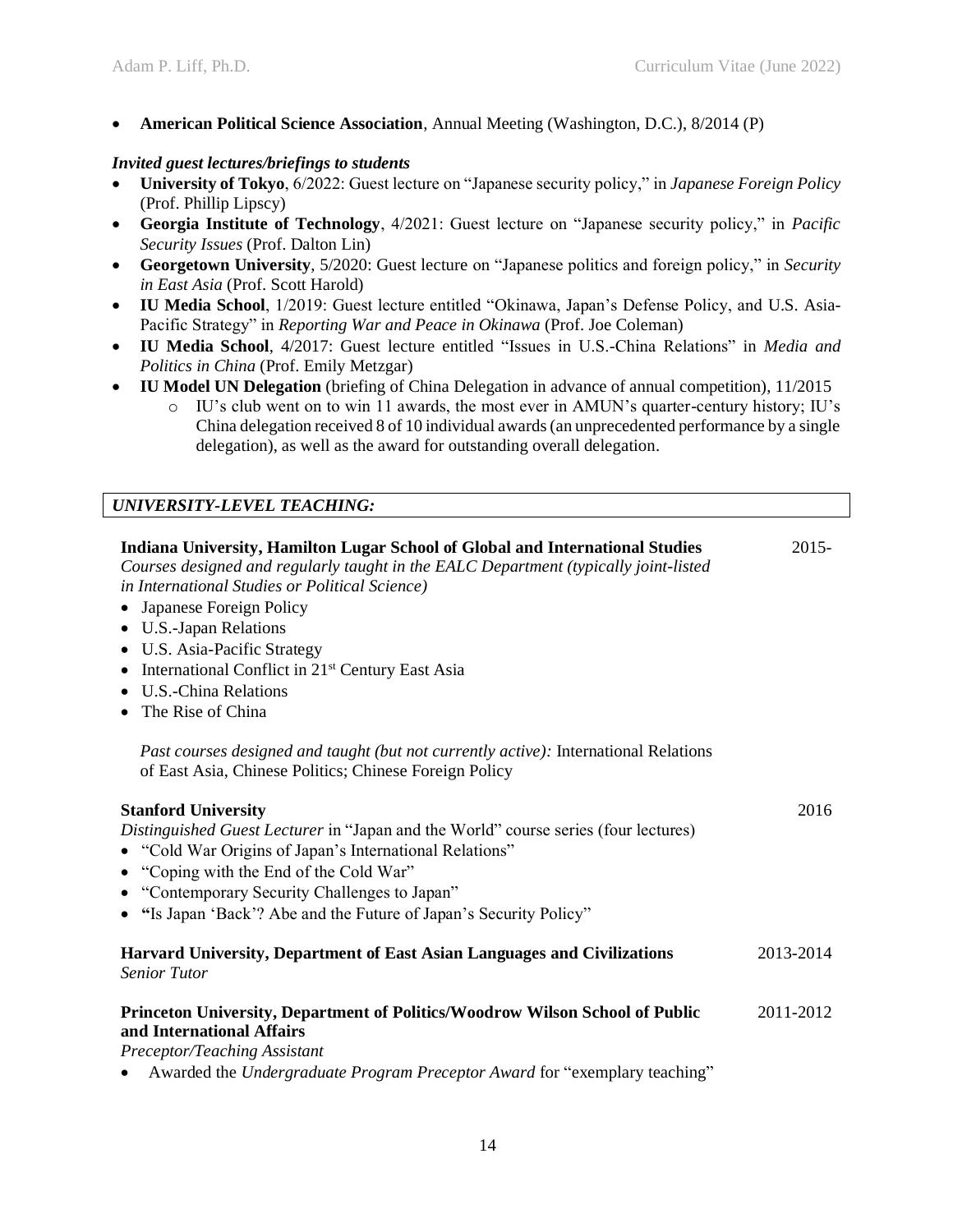# *DEPARTMENTAL AND SCHOOL SERVICE:*

## **Indiana University, Hamilton Lugar School of Global and International Studies**

| • Founding Director, "21 <sup>st</sup> Century Japan Politics and Society Initiative"    | 2018-     |
|------------------------------------------------------------------------------------------|-----------|
| Founding Organizer, "East Asia and the World" Speaker Series                             | $2015 -$  |
| Member, EALC Website Committee                                                           | 2020-     |
| Member, EALC Graduate Committee                                                          | 2020-     |
| Member, 3 <sup>rd</sup> Year Review Committee (of junior faculty colleague)<br>$\bullet$ | 2021-2022 |
| Chair, EALC Graduate Recruitment Committee<br>$\bullet$                                  | 2020-2021 |
| Member, Graduate Program, EALC External Review Committee                                 | 2020-2021 |
| Member, Screening Committee, Office of Overseas Study (campus)<br>$\bullet$              | 2021      |
| Member, EALC Graduate Recruitment Committee                                              | 2019-2020 |
| • Member, EALC "Contemporary Japanese Politics & Society" Search Committee               | 2019-2020 |
| • Member, EALC Graduate Committee                                                        | 2018-2019 |
| Member, EALC Undergraduate Assessments Committee<br>$\bullet$                            | 2018-2019 |
| Member, EALC Curriculum Committee<br>$\bullet$                                           | 2015-2017 |
| Member, SGIS Delegation, Carnegie International Policy Scholars Consortium               | 2015-2017 |
| Member, SGIS Center on American and Global Security Internal Advisory Board<br>$\bullet$ | 2016-2017 |
| Member, EALC Graduate Recruitment Committee<br>$\bullet$                                 | 2016-2017 |
| Member, SGIS Diversity Committee<br>$\bullet$                                            | 2016-2017 |
| • Member, EALC "Contemporary Chinese Domestic Politics" Search Committee                 | 2015      |

## *Speaker series/Conferences/Workshops organized/hosted at Indiana University*

- **Hamilton Lugar School (Bloomington, IN)**: "East Asia and the World" speaker series (2015- )
	- o Ongoing speaker series bringing leading academic experts and former policymakers to Indiana University to discuss major issues in contemporary East Asian international relations and U.S. policy toward East Asia. Has hosted over thirty speakers to date.
- **Hamilton Lugar School (Bloomington, IN)**: "Japan Politics & Society" speaker series (2018- )
	- o Ongoing speaker series as part of the  $21<sup>st</sup>$  Century Japan Politics & Society Initiative (21JPSI) bringing leading experts on Japanese politics, society, and international relations to Indiana University to discuss their research and pressing domestic and foreign policy challenges. Has hosted roughly two-dozen speakers to date.
- **Hamilton Lugar School (Bloomington, IN)**: Two-day public international conference and private manuscript workshop on "China and the World," co-sponsored with the Columbia-Harvard China and the World Program (*April 2022*)
	- o Co-organized and hosted international public conference on U.S.-China relations at Indiana University; included three four-speaker panels, and a keynote address by a former U.S. Deputy Assistant Secretary of State
	- o Co-organized and hosted private workshop on "China and the World" convening ~20 experts on China's foreign policy to provide critical feedback to postdoctoral fellows' on their academic book manuscripts
	- o Speaker affiliations included Columbia University, CNA Corporation, Cornell University, Harvard University, Indiana University, New York University, Lehigh University, Lancaster University (UK), Macquarie University (Australia), Missouri University of Science and Technology, the U.S. Air War College, and the U.S. Naval War College.
- **Hamilton Lugar School (Bloomington, IN)**: Academic manuscript workshop on "Demographic Challenges in Contemporary Japan" *(February 2022)* as part of 21JPSI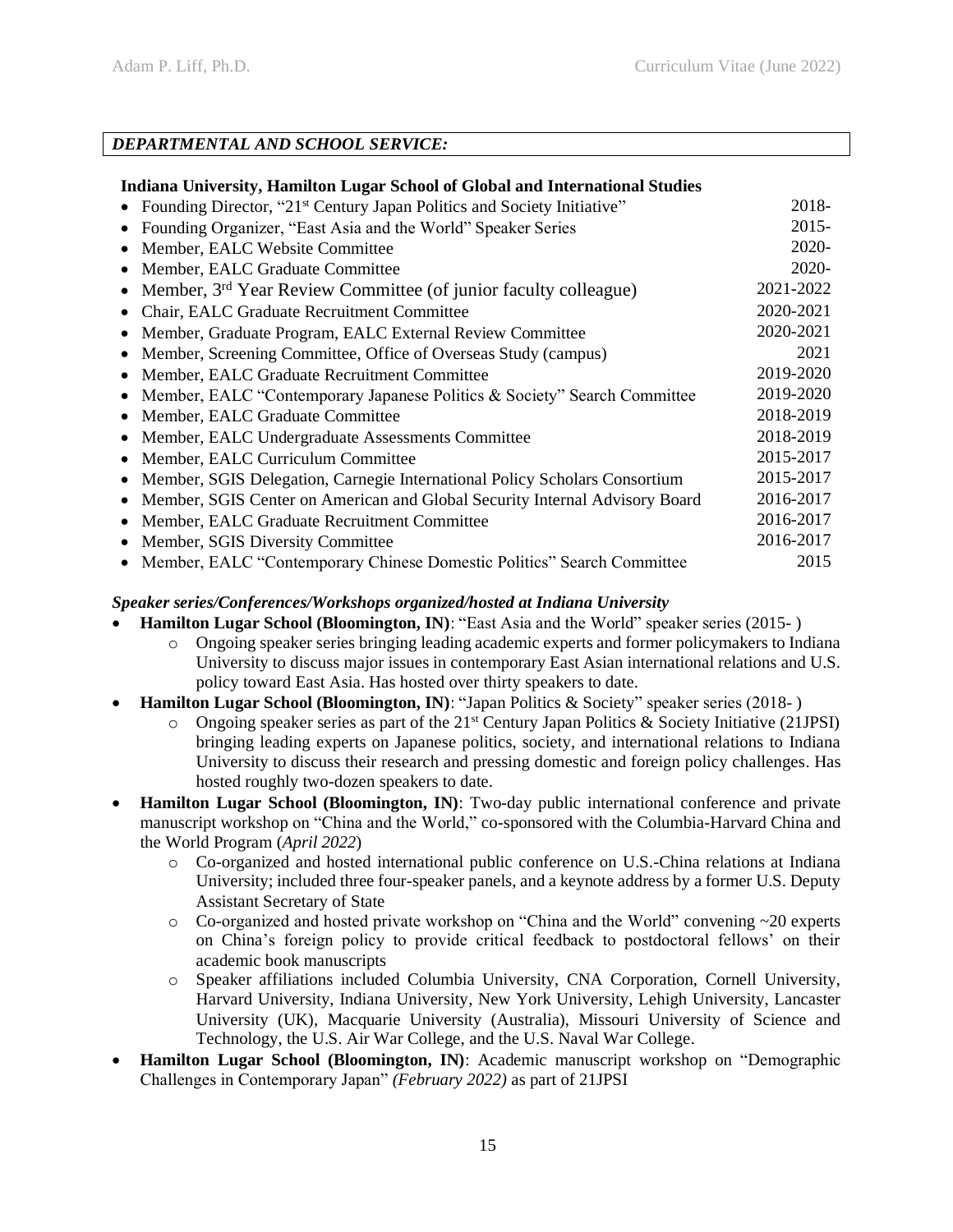- o Organized international academic manuscript workshop bringing together Japan-focused social scientists from across the United States to discuss academic works-in-progress (convened online due to COVID-19)
- o Affiliations of presenters: CUNY York College; Loyola Marymount University; Pomona College; University of Colorado – Boulder; Texas Christian University
- **Hamilton Lugar School (Bloomington, IN)**: Four-session national conference on U.S.-Japan relations, entitled "The U.S.-Japan Partnership in the 21<sup>st</sup> Century: Domestic and Foreign Policy Challenges," as part of 21JPSI (*February 2022*) *– held online due to COVID-19*
	- o Organized and hosted second-ever national conference on U.S.-Japan relations at Indiana University; included three four-speaker panels, and a keynote address by Japan's Consul-General in Chicago
	- o Speaker affiliations included Brookings Institution, Center for Strategic and International Studies (CSIS); French Institute of International Relations; German Institute for International and Security Affairs; Japan Center for International Exchange (JCIE/USA); Kings College London; RAND Corporation; University of California San Diego; University of North Texas; Wilson Center, and the Hamilton Lugar School
	- o Attendees: 250+ over the course of the conference
- **Hamilton Lugar School (Bloomington, IN)**: Academic manuscript workshop on "Japan and the World" *(December 2021)* as part of 21JPSI
	- o Organized international academic manuscript workshop bringing together Japan-focused social scientists from the United States and Japan to discuss academic works-in-progress (convened online due to COVID-19)
	- o Affiliations of presenters: Hosei University (Japan); Hitotsubashi University (Japan); University of California-Berkeley; University of Washington; Washington College; Indiana University
- **Hamilton Lugar School (Bloomington, IN)**: Academic manuscript workshop on "Gender, Ethnicity, and Immigration in Contemporary Japan" (*September 2021*) as part of 21JPSI
	- o Co-organized international academic manuscript workshop bringing together Japan-focused social scientists from the United States and Japan to discuss academic works-in-progress (convened online due to COVID-19)
	- o Affiliations of presenters: Cornell University; Princeton University; University of Illinois-Urbana Champaign; University of Maryland; University of the Ryukyus (Japan); and Indiana University
- **Hamilton Lugar School (Bloomington, IN)**: Academic manuscript workshop on "Race and Multiculturalism in Contemporary Japan" (*January 2021*) as part of 21JPSI
	- o Co-organized international academic manuscript workshop bringing together Japan-focused social scientists from the United States and Japan to discuss academic works-in-progress (convened online due to COVID-19)
	- o Affiliations of presenters: Florida International University; J. F. Oberlin University (Japan); Princeton University; University of California-Los Angeles; University of Minnesota; and Indiana University
- **Hamilton Lugar School (Bloomington, IN)**: Academic manuscript workshop on "Japan and the World" *(December 2020)* as part of 21JPSI
	- o Organized international academic manuscript workshop bringing together Japan-focused social scientists from the United States and Japan to discuss academic works-in-progress (convened online due to COVID-19)
	- o Affiliations of presenters: Hosei University (Japan); Lehigh University; Princeton University; University of Tokyo (Japan), University of Toronto; Indiana University
- **Hamilton Lugar School (Bloomington, IN)**: Academic manuscript workshop on "Japan and the World" (*February 2020*) as part of 21JPSI